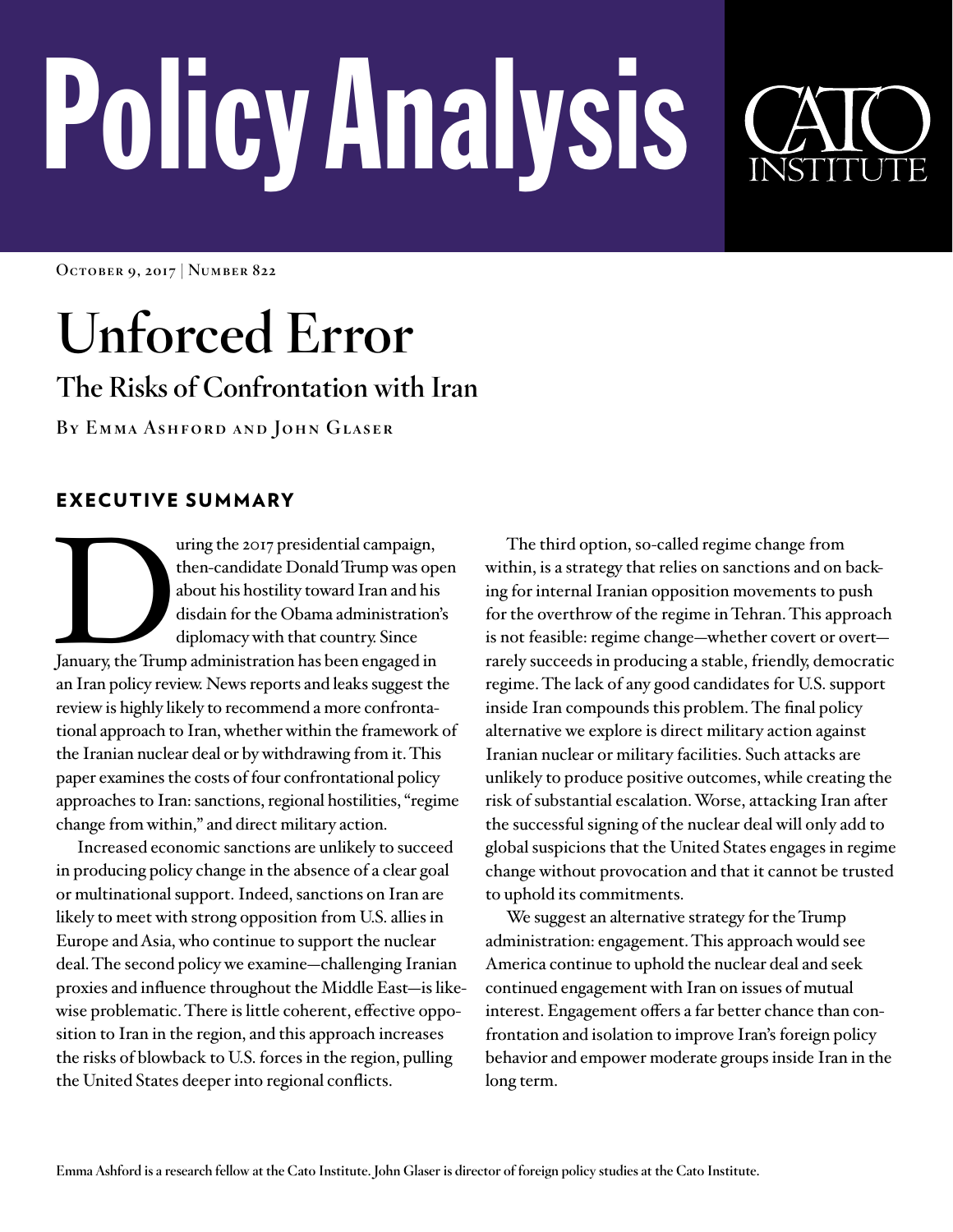**"Iran is in full compliance with the nuclear**  deal. **99** 

#### INTRODUCTION

In July 2015, the P5+1—the United States, United Kingdom, France, Russia, China, and Germany—reached a diplomatic agreement with Iran to roll back and significantly limit the Iranian nuclear program in exchange for the lifting of economic sanctions. The Joint Comprehensive Plan of Action (JCPOA) was the result of years of meticulous diplomatic negotiations and represented an historic compromise between two long-standing adversaries, the United States and Iran. At the time, the Obama administration presented the agreement as a strict nonproliferation agreement that would extend Iran's so-called breakout time—the time it would take Iran to "sprint" to the creation of a useable nuclear weapon from a few months to a year or longer. Many also hoped that the JCPOA could help to reduce bilateral tensions and quiet calls for U.S. military action against Iran for the foreseeable future. The unexpected election of Donald Trump in 2016 dashed these hopes. With renewed tensions and open debate within the Trump administration as it conducts a "comprehensive review of our Iran policy," the future of the JCPOA and of U.S.-Iranian relations is uncertain.<sup>I</sup> There are certainly many options for the Trump administration if it wishes to take a more confrontational approach to Iran, four of which are examined in this paper. Yet each is difficult, costly, and carries far higher risks than continuing a policy of engagement.

The JCPOA has been successful, placing strong restrictions on Iran's ability to engage in even peaceful nuclear development. Iran removed 98 percent of its stockpile of enriched uranium, dismantled two-thirds of its uranium enrichment centrifuges, disassembled the core of its heavy water reactor (a potential source of weapons-grade plutonium), and converted two major enrichment sites into peaceful research facilities. In addition, Iran agreed to engage in uranium enrichment exclusively at a single facility—the Natanz complex—and to produce only low-enriched uranium for 10 years. Because uranium must be enriched to 90 percent for use in a nuclear weapon,

Iran's agreement to restrict enrichment to 3.67 percent constitutes a significant barrier to weapons development. Iran also agreed to limit its stockpile of low-enriched uranium to 300 kilograms for 15 years, making it extremely difficult to covertly enrich excess material.[2](#page-15-1)

To ensure compliance with the JCPOA's restrictions, Iran agreed to submit what remained of its nuclear program to what Georgetown University's Ariane Tabatabai describes as "the most intrusive inspections regime ever voluntarily agreed to by any par-ty."<sup>[3](#page-15-2)</sup> International monitors perform daily inspections of all of Iran's declared facilities, with some facilities subject to 24-hour video surveillance. As critics note, these inspections and many of the deal's other restrictions eventually expire, phased out over the next 10 to 25 years.<sup>[4](#page-15-3)</sup> As part of the deal, however, Iran rejoined the Nuclear Nonproliferation Treaty (NPT) and ratified its Additional Protocol, a provision that mandates inspections of Iran's civilian nuclear facilities. In doing so, Iran made a commitment to never become a nuclear weapons state and agreed to monitoring under the NPT indefinitely, far beyond the life of the JCPOA.

Indeed, more than two years after the adoption of the JCPOA, Iran is in full compliance with the deal. Though there has been some debate about the interpretation of certain issues—Iranian missile testing and the extent of U.S. sanctions relief—the deal continues to be implemented by both sides. As of this writing, the International Atomic Energy Agency (IAEA) has reported eight times that Iran is meeting its obligations under the deal.<sup>5</sup> Even the Trump administration, despite public denigration of the agreement, has formally certified that Iran is fulfilling its JCPOA commitments. In exchange, economic sanctions related to Iran's nuclear program have been lifted, including United Nations and European Union sanctions on Iran's energy sector and a variety of U.S. secondary sanctions related to Iran's finan-cial and energy sectors.<sup>[6](#page-15-5)</sup> In addition, Iran has regained access to wealth stored in offshore banks previously interdicted by sanctions. [7](#page-15-6)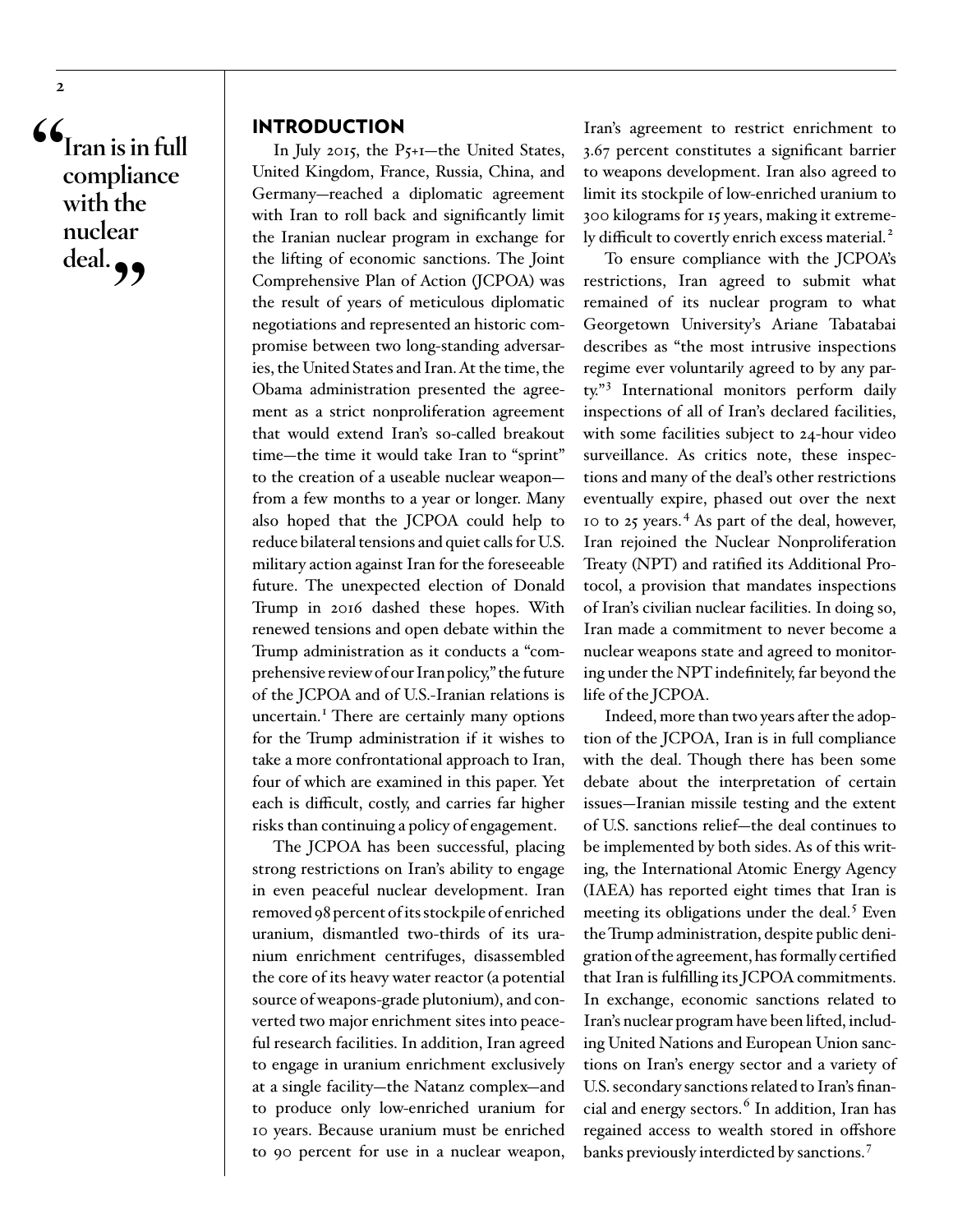#### **Growing Opposition in Washington**

Nonetheless, the change in presidential administration has altered the political climate surrounding the nuclear deal in Washington, D.C. There have been prominent calls from both within the Trump administration and outside it to kill the JCPOA. As a candidate, Donald Trump himself repeatedly boasted that his "number-one priority is to dismantle the disastrous deal with Iran," which he described in his typical hyperbole as "the worst deal ever negotiated."<sup>8</sup> The recertification process (required every 90 days) has become increasingly politicized as a result: in July 2017, some advisers persuaded the president to refuse certification of Iran's compliance with the JCPOA, only for other advisers to succeed in persuading him, at the last minute, to accept the IAEA's conclusions and certify compliance.<sup>9</sup> Trump told journalists following the episode that he intends not to repeat the incident, reportedly informing White House staff that "he wants to be in a place to decertify 90 days from now and it's their job to put him there." [10](#page-16-2) As David S. Cohen, former deputy director of the Central Intelligence Agency (CIA), notes, President Trump's "reported demand for intelligence to support his policy preference to withdraw from the Iran nuclear deal risks politicizing intelligence analysis, with potentially grave consequences."[11](#page-16-3)

Calls to end the deal have also come from outside the administration. In July, Sens. Tom Cotton (R-AR), Ted Cruz (R-TX), David Perdue (R-GA), and Marco Rubio (R-FL) wrote a letter to Secretary of State Rex Tillerson to "urge that you not certify . . . that Iran is complying with the terms of the [JCPOA]." [12](#page-16-4) John Bolton, United Nations ambassador under George W. Bush and an early candidate to be Trump's secretary of state, called for bombing Iran's nuclear facilities months before the JCPOA was signed.<sup>[13](#page-16-5)</sup> In July 2017, he wrote, "withdrawing from the JCPOA as soon as possible should be the highest priority.<sup>"14</sup>

Opponents of the deal have little factual basis for their arguments: the IAEA has repeatedly found Iran in compliance with the deal's restrictions, and the Joint Commission of the JCPOA has not identified any violations.<sup>[15](#page-16-7)</sup> Instead, opponents typically argue that Iran is violating the "spirit" of the deal, pointing to Iran's ballistic missile tests or its support for violent groups throughout the Middle East.<sup>16</sup> Yet the JCPOA was narrowly written specifically to exclude non-nuclear questions; it was never intended to solve all problems in the U.S.-Iranian relationship. Ironically, if any JCPOA signatory is in violation of the deal, it may be the United States.[17](#page-16-9) At the G-20 summit in July, President Trump reportedly urged fellow world leaders to stop doing business with Iran, an action that violates the American commitment under the JCPOA to "refrain from any policy specifically intended to directly and adversely affect the normalization of trade and economic relations with Iran." [18](#page-16-10)

President Trump appears determined to undermine the JCPOA. The administration is considering using the deal's "snap inspections" provision—which allows inspectors to demand access to undeclared sites in Iran reasonably suspected of illicit enrichment activity—to make Iran appear noncompliant. [19](#page-16-11) In the absence of any clear evidence of illicit enrichment activity, Iran would likely decline the Trump administration's demand to inspect undeclared military sites, allowing the White House to portray Iran as violating the deal. As Mark Fitzpatrick, executive director of the International Institute for Strategic Studies, notes, this approach is "the route that White House political operatives suggest as a way to meet President Trump's pre-determination not to again certify that Iran is in compliance, even when the facts clearly say otherwise."<sup>[20](#page-16-12)</sup> This approach also plainly misuses the relevant provisions of the JCPOA: as Daryl Kimball, director of the Arms Control Association put it, the Iran deal's "special access provisions were designed to detect and deter cheating, not to enable [a] false pretext for unraveling the agreement."<sup>[21](#page-16-13)</sup> The administration appears to be simply "seeking trumped up reasons to sink [the] Iran deal."[22](#page-17-0)

The Trump administration's approach to Iran approximates the Bush administration's **"Ironically, if any signatory to the Joint Comprehensive Plan of Action is in violation of the deal, it may be the United**  States.<sub>?</sub>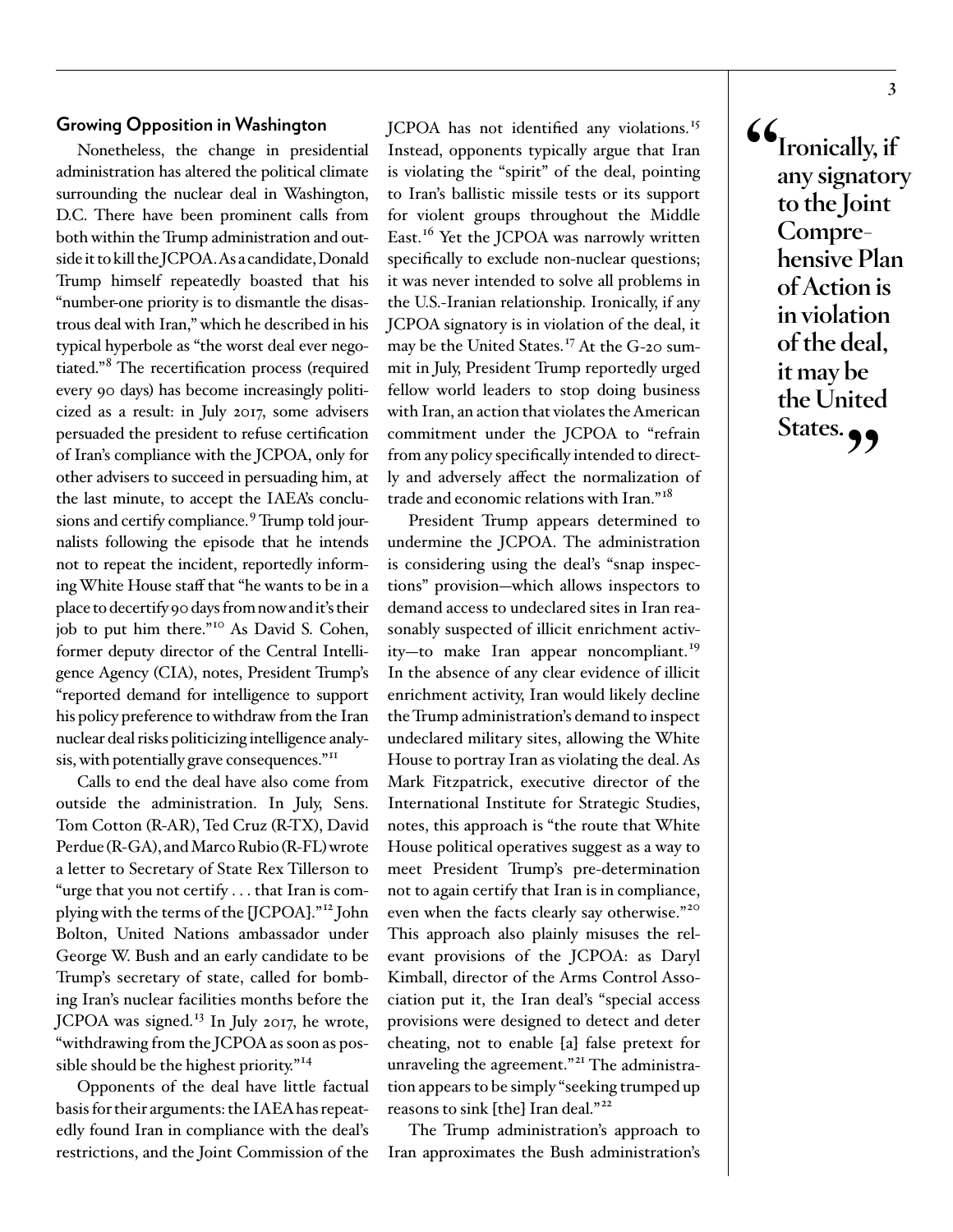**"Terminating the Joint Comprehensive Plan of Action could motivate Iran to unburden itself from the deal's restrictions, expel international monitors, and pursue nuclear weapons**  capability.  $\rightarrow$ 

approach to Iraq in the lead up to the 2003 invasion. Fitzpatrick compares the two situations, noting that "unfounded assumptions, false claims, and ideologically-tinged judgements are driving a confrontational approach that could well lead to another war in the Middle East." $^{23}$  $^{23}$  $^{23}$  As in the case of Iraq, the risk exists for politicization of intelligence findings. As Steve Andreasen and Steve Simon, both former members of the National Security Council, describe in a recent op-ed in the *New York Times*: "It's a good bet that [administration officials] will cherry-pick facts to give the president what he wants: an excuse to scuttle the Iran deal."<sup>[24](#page-17-2)</sup>

President Trump's commitment to a harder line against Iran—independent of the nuclear deal—is obvious, though the Trump White House's vicious internal power struggles suggest clear differences inside the administration on the best approach. In June, for example, the *New York Times* reported that the administration was ramping up a covert action program against Iran, and that "Mr. Trump has appointed to the National Security Council hawks eager to contain Iran and push regime change, the groundwork for which would most likely be laid through CIA covert action."<sup>[25](#page-17-3)</sup> Yet Trump's National Security Adviser H. R. McMaster fired the council's former senior director for intelligence, Ezra Cohen-Watnick, in August. Cohen-Watnick had previously expressed to administration officials "that he wants to use American spies to help oust the Iranian government."[26](#page-17-4) Along with Derek Harvey, who was the administration's top Middle East official on the National Security Council, Cohen-Watnick had also advocated broadening U.S. involvement in the Syrian civil war as a means of pushing back against Iran. McMaster likewise fired Harvey in July 2017.

Prominent Iran hawks remain in the administration, and some go well beyond arguing for abrogating the JCPOA to make the case for a regime change policy toward Iran. In June, Tillerson testified before the House Foreign Relations Committee that the administration intended to "work toward

support of those elements inside of Iran that would lead to a peaceful transition of that government,"<sup>27</sup> though other high-level administration officials have denied this is current policy.<sup>28</sup> While he was a member of Congress in 2016, Trump's current CIA director, Mike Pompeo, publicly called for the United States to "change Iranian behavior, and, ultimately, the Iranian regime."<sup>29</sup> Senator Tom Cotton (R-AR)—known to be close to the Trump administration—likewise has stated that "the policy of the United States should be regime change in Iran."<sup>30</sup> Defense Secretary James Mattis as recently as June described Iran as "the most destabilizing influence in the Middle East."<sup>31</sup>

Outside the federal government, other hawkish voices have also made forceful calls for regime change. Soon after Trump was inaugurated, the well-connected conservative think-tank Foundation for the Defense of Democracies (FDD) submitted a memo to Trump's National Security Council that argued for "coerced democratization" in Iran, a euphemism for regime change. [32](#page-17-10) John Bolton said in a speech in July, "The behavior and the objectives of the regime are not going to change, and therefore the only solution is to change the regime itself." [33](#page-17-11)

#### **The Costs of Confrontation**

The debate on Iran in Washington today includes many options, some—though not all—of which begin with killing the JCPOA. Deliberately scuttling the JCPOA would have negative ramifications. The international community and Iran, recognizing U.S. intransigence, could conceivably continue to uphold the nuclear deal without the United States, isolating the United States from allies and handicapping its pursuit of unrelated diplomatic initiatives, notably the question of North Korea's nuclear program. Alternatively, U.S. termination of the JCPOA could motivate Iran to unburden itself from the deal's restrictions, expel international monitors, and begin once again to pursue a nuclear weapons capability in earnest. Either possibility

**4**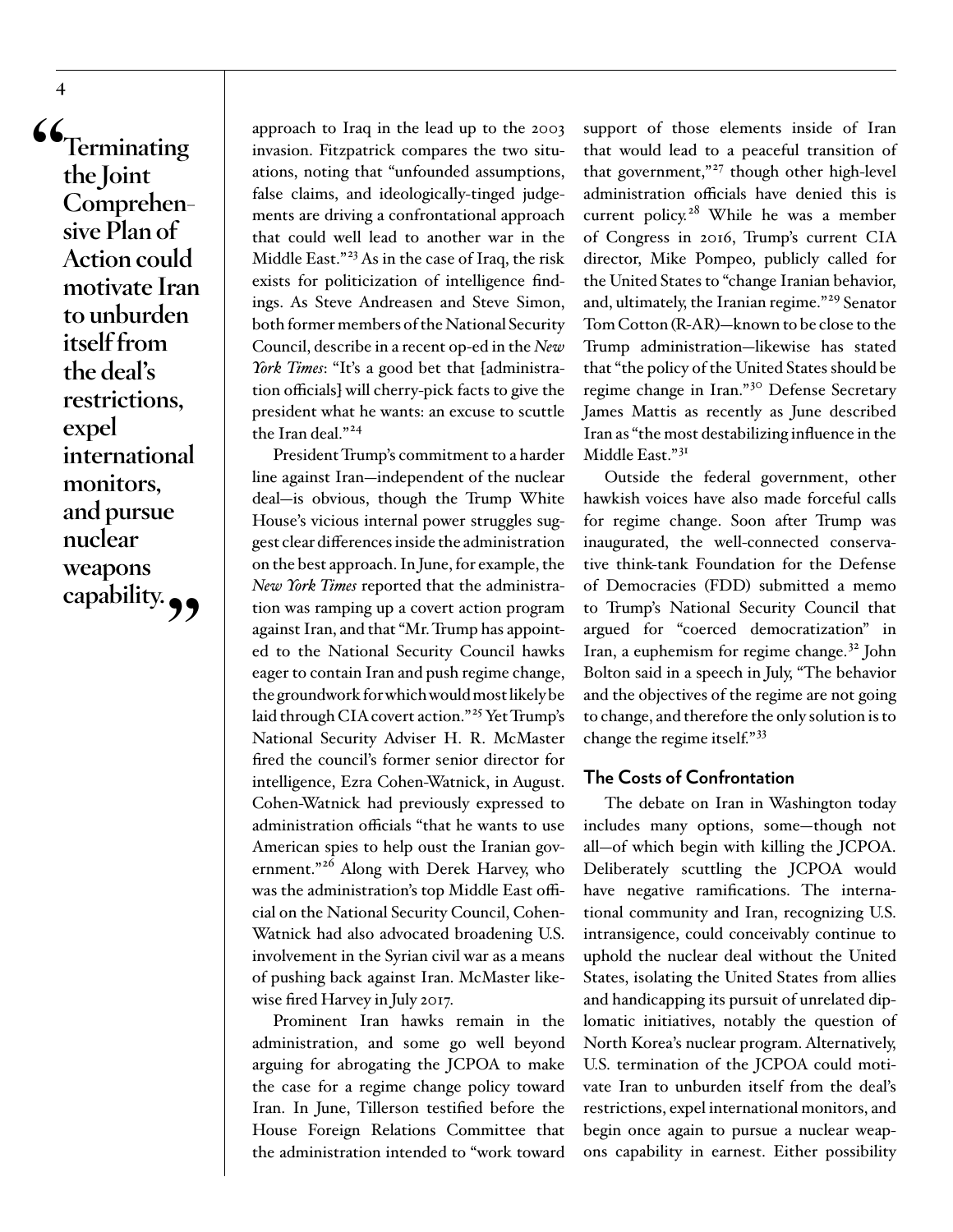puts the United States in a weaker, more dangerous position. Given the momentum in Washington behind pursuing a more hostile approach toward Iran, this policy analysis will explore the likely costs and consequences of four different approaches to confronting Iran, whether as alternatives to the JCPOA or supplementary to it.

The first approach we assess is applying economic pressure in the form of ratcheting up sanctions on Iran, including those the international community agreed to lift under the JCPOA. The second approach looks at the options for challenging Iranian influence in the Middle East, particularly its proxies in Iraq and Syria. The third approach considers the viability of what is called "regime change from within," where the United States would support internal opposition groups in an effort to undermine or overthrow the government in Tehran. The fourth and final approach we evaluate is military action against Iran, most likely in the form of limited airstrikes against Iranian nuclear or other military facilities. We conclude by proposing a fifth strategy for the Trump administration: uphold U.S. commitments under the JCPOA, refrain from adding new sanctions, and engage with Tehran where U.S. and Iranian interests overlap. There is no silver bullet that can solve the problems in the U.S.-Iranian relationship, but continued engagement carries lower costs and a higher chance of success than any of the other approaches examined here.

#### OPTION ONE: ECONOMIC SANCTIONS

Opponents of the JCPOA frequently argue that they could negotiate a better deal through the aggressive use of U.S. sanctions. These sanctions would be extraterritorially applied, forcing European companies to adhere to U.S. law, in theory making Iran willing to concede more of its nuclear program or to make other security and governance concessions. For example, former Connecticut senator Joe Lieberman proposed in December that

President Trump "designate the entire Iranian Revolutionary Guards Corps as a foreign terrorist organization . . . support legislation in Congress punishing sectors of the Iranian economy . . . propose measures to curb Iranian access to U.S. dollars . . . and then to walk away, with cause, from the JCPOA."<sup>34</sup> Such arguments are not restricted only to those who wish to abrogate the JCPOA. Various authors argue that while there are no grounds to "tear up" the deal, the president and Congress should nonetheless seek to impose new sanctions on Iran related to its regional activities and support for the Assad regime in Syria.

Indeed, Congress has already acted in this regard, passing an extensive sanctions bill in July 2017, including North Korean, Russian, and new Iranian sanctions. The bill, "Countering America's Adversaries through Sanctions Act," targets a number of new individuals and entities—particularly in relation to Iran's ballistic missile program—and includes an arms embargo and several new reporting require-ments.<sup>[35](#page-17-13)</sup> Congress made last minute changes to the bill to ensure that it did not technically violate the JCPOA, $3^6$  yet as Senator Bernie Sanders (I-VT) pointed out when justifying his vote against the bill: "I believe that these new sanctions could endanger the very important nuclear agreement that was signed between the United States, its partners, and Iran in 2015. That is not a risk worth taking." [37](#page-17-15) Sanders is correct; new sanctions on Iran for its missile programs and human rights abuses raise tensions within the framework of the JCPOA while adhering to the narrowest possible definition of its terms. In response to the new sanctions bill and the threat of further sanctions, Iranian leaders voted to increase the state's military budget and threatened to restart the nuclear program, highlighting the escalatory potential of new sanctions.<sup>38</sup>

Opponents of the JCPOA support the imposition of new sanctions, particularly the designation of the Islamic Revolutionary Guard Corps (IRGC) and IRGC-associated businesses, often with little regard for whether new sanctions could torpedo the deal or

**"Opponents of the Joint Comprehensive Plan of Action support the imposition of new sanctions, often with little regard for whether they could torpedo the deal or worsen relations."**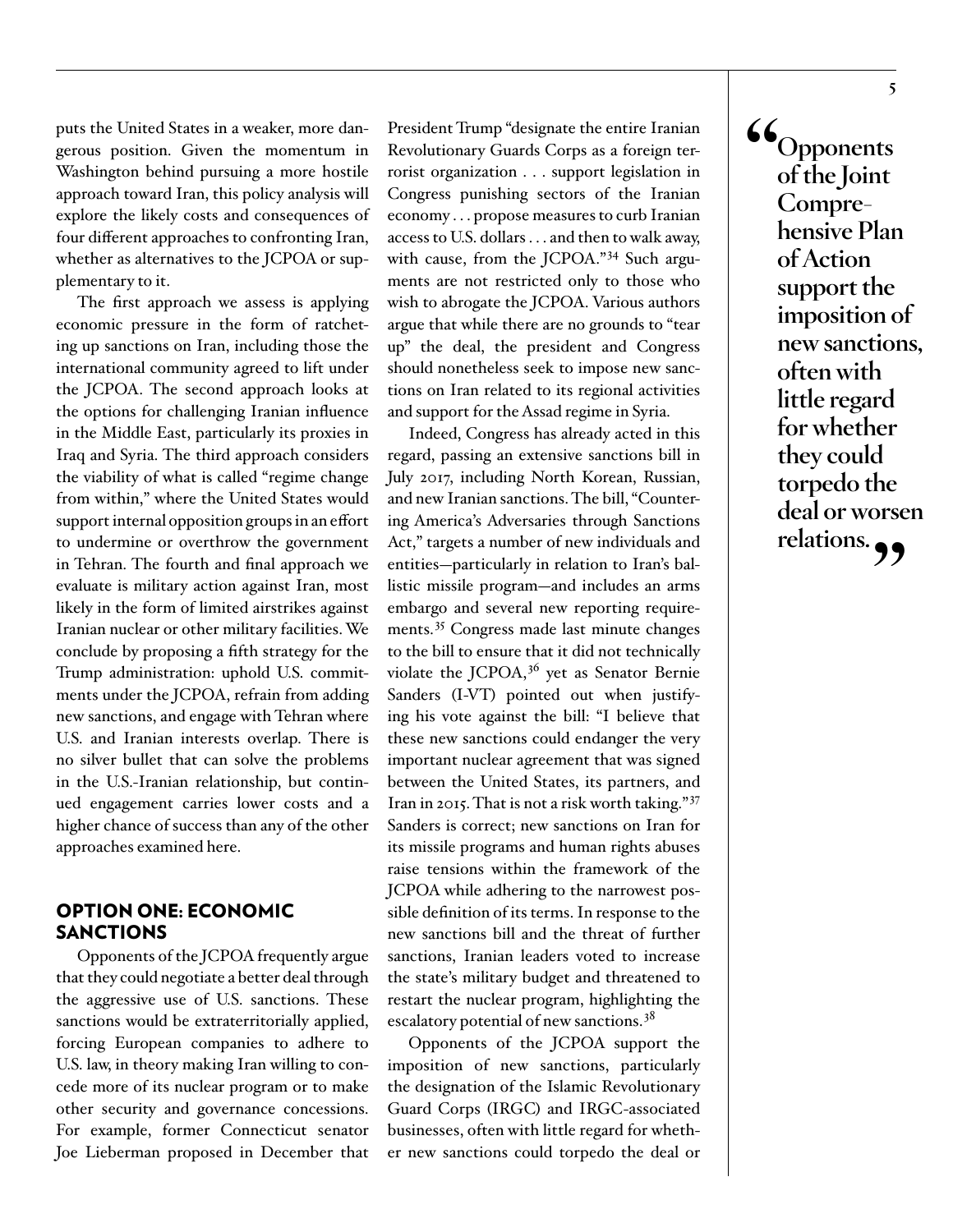**"It is unlikely that any additional U.S. sanctions would be successful without multinational**  support.<sup>99</sup>

worsen relations. Council on Foreign Relations Senior Fellow Ray Takeyh has repeatedly said renewed sanctions are the first step in a broader strategy of pressure on Iran, arguing that "we must return to the days of warning off commerce and segregating Iran from global financial institutions. Designating the Revolutionary Guards as a terrorist organization and reimposing financial sanctions could go a long way toward crippling Iran's economy." [39](#page-18-0) Likewise, the editors of the conservative *National Review* advised the Trump White House to abrogate the deal through sanctions: "Better to declare an end to this diplomatic farce . . . and establish a robust sanctions regime that might actually force Tehran to change its ways."<sup>[40](#page-18-1)</sup>

#### **Problem #1: No International Consensus**

The central problem with this option whether as a replacement for the JCPOA or in addition to it—is the utter lack of international support. Though often overlooked, the JCPOA is in reality a multinational arms control agreement, negotiated by the P5+1, the five permanent members of the United Nations Security Council, plus Germany. The other parties to the deal have been unequivocal in affirming that Iran is indeed abiding by its commitments under the deal. On August 3, a spokeswoman for European Union foreign policy chief Federica Mogherini told a press conference: "So far, we consider that all parties have been implementing their commitments under the deal."<sup>41</sup> Sergei Lavrov, Russian foreign minister, likewise confirmed Iran's compliance and questioned the Trump administration's motives, saying in August that the Trump administration "continue[s] calling these agreements wrong and erroneous, and it's a pity that such a successful treaty is now somewhat being cast into doubt."<sup>[42](#page-18-3)</sup>

European support for the deal is strong. As Carl Bildt, former prime minister of Sweden, noted in an opinion piece in August, canceling the deal would be a nonstarter in Europe: "Europe would certainly not go along with this, for one because it would risk undercutting

the elaborate inspections systems that the agreement depends on. But primarily because Europe has seen that the deal actually works . . . and Europe has absolutely zero appetite for a new cascade of conflicts in a region on its doorstep." [43](#page-18-4) As a result, European leaders are also keen to prevent the imposition of further non-nuclear U.S. sanctions that could potentially undermine the deal. Indeed, on July 11, Mogherini told reporters: "The nuclear deal doesn't belong to one country; it belongs to the international community. We have the responsibility to make sure that this continues to be implemented."[44](#page-18-5)

It is unlikely that any additional U.S. sanctions would be successful without multinational support. The United States has long had an extensive array of sanctions focused on Iran, including on weapons procurement and development, U.S.-Iranian trade, and terrorist financing. Yet the long-term effect of these sanctions on the Iranian economy was relatively minimal prior to 2005. Technology sanctions have undoubtedly been successful in slowing progress on nuclear and missile-related projects but have done little to impact Iran's import and development of conventional weapons. [45](#page-18-6)

Two changes in the mid-2000s substantially increased the efficacy of sanctions on Iran. First, the Treasury department aggressively pursued a strategy of outreach, lobbying (and threatening) foreign banks to ensure that U.S. sanctions would be adhered to extraterritorially. Second, the European Union decided in 2012 to embargo Iranian oil exports. This decision was motivated by increasing concerns over Iran's nuclear program, even though it was politically and economically costly for the Europeans. In 2010 alone, Iran's exports to the EU totaled \$19 billion, 90 percent of which were energy related.[46](#page-18-7) By March 2013, Iran's oil exports had dropped from 2.5 million barrels per day to 1 million barrels per day, resulting in an Iranian budget deficit of \$28 billion that year. [47](#page-18-8) While U.S. sanctions alone were relatively ineffectual, these punitive economic costs helped to drive Iran to the negotiating table.

**6**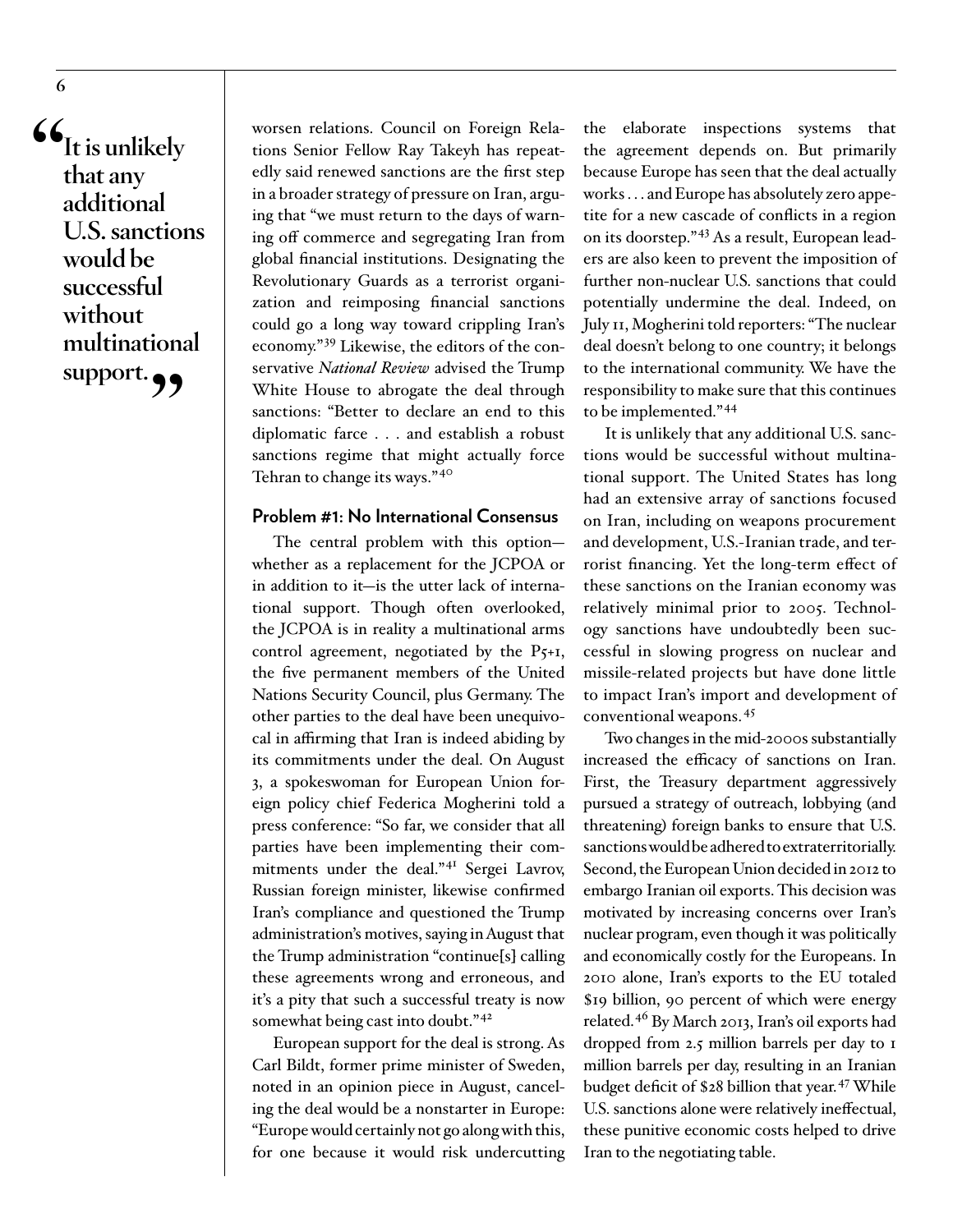Proponents of increased sanctions therefore typically advocate for more assertive enforcement of secondary sanctions penalties against European and Asian companies. A recent report from the Washington Institute for Near East Policy, for example, called for the United States to step up the extraterritorial enforcement of existing sanctions on terror financing and IRGC-affiliated companies, arguing that enforcement and public warnings could discourage European companies from re-entering the Iranian market. As Stuart Levey, at the time undersecretary for terrorism and financial intelligence, described the use of extraterritorial sanctions prior to the JCPOA: "Those who are tempted to deal with targeted high-risk actors are put on notice: if they continue this relationship, they may be next." $48$ Yet the decision to sanction Iran was costly for European companies. A number of companies, most notably French energy company Total, which signed a \$5 billion investment deal with Iran and with China's National Petroleum in July to develop the South Pars gas field, have begun to re-enter the market following the successful conclusion of the JCPOA.<sup>[49](#page-18-10)</sup> In the absence of any concrete evidence of Iranian cheating on the deal, European and Asian governments are likely to push back strongly against new U.S. barriers to trade and investment in Iran, and on the excessive extraterritorial application of existing sanctions.

#### **Problem #2: Sanctions Rarely Produce Policy Change**

Another problem with sanctions is that they are rarely successful in producing policy change. Indeed, though targeted sanctions may impose costs on the targeted regime, it is less clear that these costs actually produce policy change.[50](#page-18-11) Proponents of increased sanctions point to high profile successes like the JCPOA, while skeptics point to the many cases, from Syria to Zimbabwe, where sanctions have failed to produce policy change. More broadly, academic studies have repeatedly shown sanctions to be ineffective in achieving policy change. As Arne Tostensen and Beate Bull note in the journal *World Politics*, "The voluminous literature that has accumulated over the years tends to conclude that sanctions are rarely effective, even though exceptions have been documented."<sup>[51](#page-18-12)</sup> In one of the earliest broad-based studies of comprehensive sanctions, for example, researchers found an average sanctions success rate of only 34 percent. [52](#page-18-13) Even the research on more recent "smart sanctions," which are presumed to be more effective thanks to their "targeted" nature, shows that they are also largely ineffective. A wide-ranging study of United Nations targeted sanctions found them to be effective in only 10–20 percent of cases, [53](#page-18-14) while another survey of post-9/11 U.S. sanctions found them to be effective in only 36 percent of cases.[54](#page-19-0)

Policy change is especially unlikely when sanctions do not have clear, attainable goals or when the issue is of prime national security importance to the target state. [55](#page-19-1) Sanctions focused on economic issues such as trade often seem to be qualitatively different than those focused on security.<sup>[56](#page-19-2)</sup> When University of Chicago's Robert Pape examined sanctions as an alternative to the use of force, he found they had only been successful in around 5 percent of national security–related cases.[57](#page-19-3) Sanctions also tend to fail when they are unilateral; as the Washington Institute's Katherine Bauer notes, even with the power of U.S. extraterritorial sanctions, "there are limits to U.S. jurisdiction and the ability to compel foreign compliance." [58](#page-19-4) Further sanctions on Iran thus fall into a worst-case scenario: security-focused sanctions with no clear goals other than securing "a better deal" or weakening the Iranian regime. In the absence of strong support from European or other Security Council nations, there is very little chance that further sanctions will compel Iran's leaders to capitulate.

#### OPTION TWO: CHALLENGING IRANIAN INFLUENCE IN THE REGION

An alternative option is a deliberate strategy of challenging Iranian proxies throughout **"Sanctions are rarely successful in producing policy**  change.<sub>?</sub>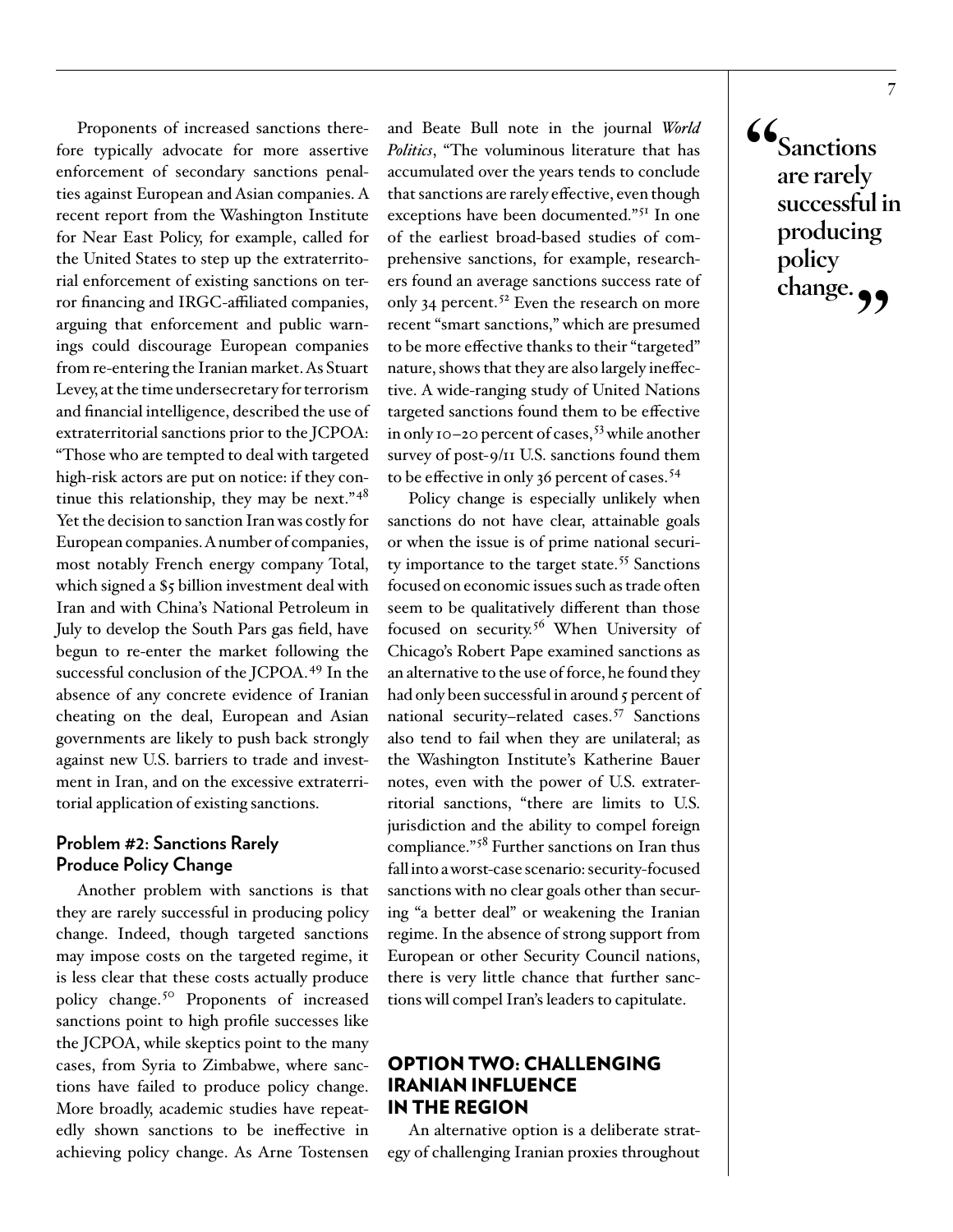**"There is no coherent anti-Iranian axis in the Middle East to rely upon in a campaign to challenge Iranian influence in the region."**

the Middle East. That option would not necessarily require the Trump administration to abrogate the JCPOA. Indeed, as Brookings Institution Senior Fellow Daniel Byman recently noted in congressional testimony: "Because the JCPOA . . . has put Iran's nuclear program on the back burner, there is an opportunity to focus on Iran's support for militant groups and other problems Iran causes in the region." [59](#page-19-5) This approach runs counter to Washington's current regional strategy: though there are arenas where the United States is engaged in hostilities with Iranian-associated proxies—such as U.S. support for the Saudi-led campaign in Yemen— America's anti-ISIS campaign typically means that it is de facto fighting on the same side as Hezbollah and other Shi'a militias. The most moderate alternative proposals call for U.S. support for regional allies, such as military and diplomatic support for a peace settlement in Yemen designed to split the Houthi rebels from Tehran's limited support. [60](#page-19-6) Other options include increased maritime presence to help disrupt Iranian arms shipments.[61](#page-19-7) Still others call for building the capacity of regional actors: one recent report from the Center for a New American Security suggests maintaining U.S. influence in Iraq and increasing U.S. logistical support for the conflict in Yemen, in hopes of marginalizing Iranian influence in those conflicts.<sup>[62](#page-19-8)</sup>

However, there are also a variety of more aggressive proposals. Two senior former administration officials on the National Security Council, Derek Harvey and Ezra Cohen-Watnick, were reportedly in favor of direct U.S. military action against Iranian proxies in Syria. [63](#page-19-9) Escalating clashes between U.S. troops and militias in southern Syria in recent months, including U.S. airstrikes on several militias, suggest that such clashes will happen even in the absence of a formal policy change. Several recent policy papers also make the argument for a more formalized anti-Iran strategy in Syria, often using proxies to challenge Iranian-allied groups. The Washington Institute's Nader Udowski, for example,

argued in June 2017 for "a new U.S. policy, the chief component of which should be a strategy targeting Iran's Quds force and its Shi'a militias."[64](#page-19-10) Similarly, Max Peck of the Foundation for Defense of Democracies has argued that the Trump administration should seek to codify in law that the United States seeks the overthrow of the Assad regime in Syria, and "increase the costs of Iran's engagement by maintaining the pressure on Assad . . . through its support for the armed opposition." [65](#page-19-11)

Perhaps the most bellicose option is actively increasing U.S. participation in the war in Syria and Iraq. A report from the Institute for the Study of War (ISW) called for the United States to "seize and secure a base in southeastern Syria . . . create a de facto safe zone . . . then recruit, train, equip, and partner with local Sunni Arab anti-ISIS forces." The report called for American troops to "fight alongside" these forces.<sup>66</sup> The goals would include not only "defeating al Qaeda, as well as ISIS," but also "expelling Iranian military forces and most of Iran's proxy forces from Syria." This strategy extends to Iraq: as a follow-on report argued, America should also "take urgent measures to strengthen Iraqi Prime Minister Abadi," and work to minimize Iranian influence in Iraq. [67](#page-19-13) Though the extent of American military involvement varies widely across these proposals, they all share a common theme: direct or indirect military action against Iranian proxies in Syria, Iraq, Yemen, and elsewhere.

#### **Problem #1: An Anti-Iran Axis?**

The central problem with this approach is that there is no coherent anti-Iranian axis in the Middle East to rely upon in a campaign to challenge Iranian influence in the region. Indeed, observers have often described the region using sectarian narratives—portraying conservative Sunni states in conflict with Iran's more revolutionary Shi'a axis—that are largely exaggerated.

For example, despite Saudi efforts to form a united regional front against Iran, the conflicts of the Arab Spring have frequently seen the states of the Gulf Cooperation Council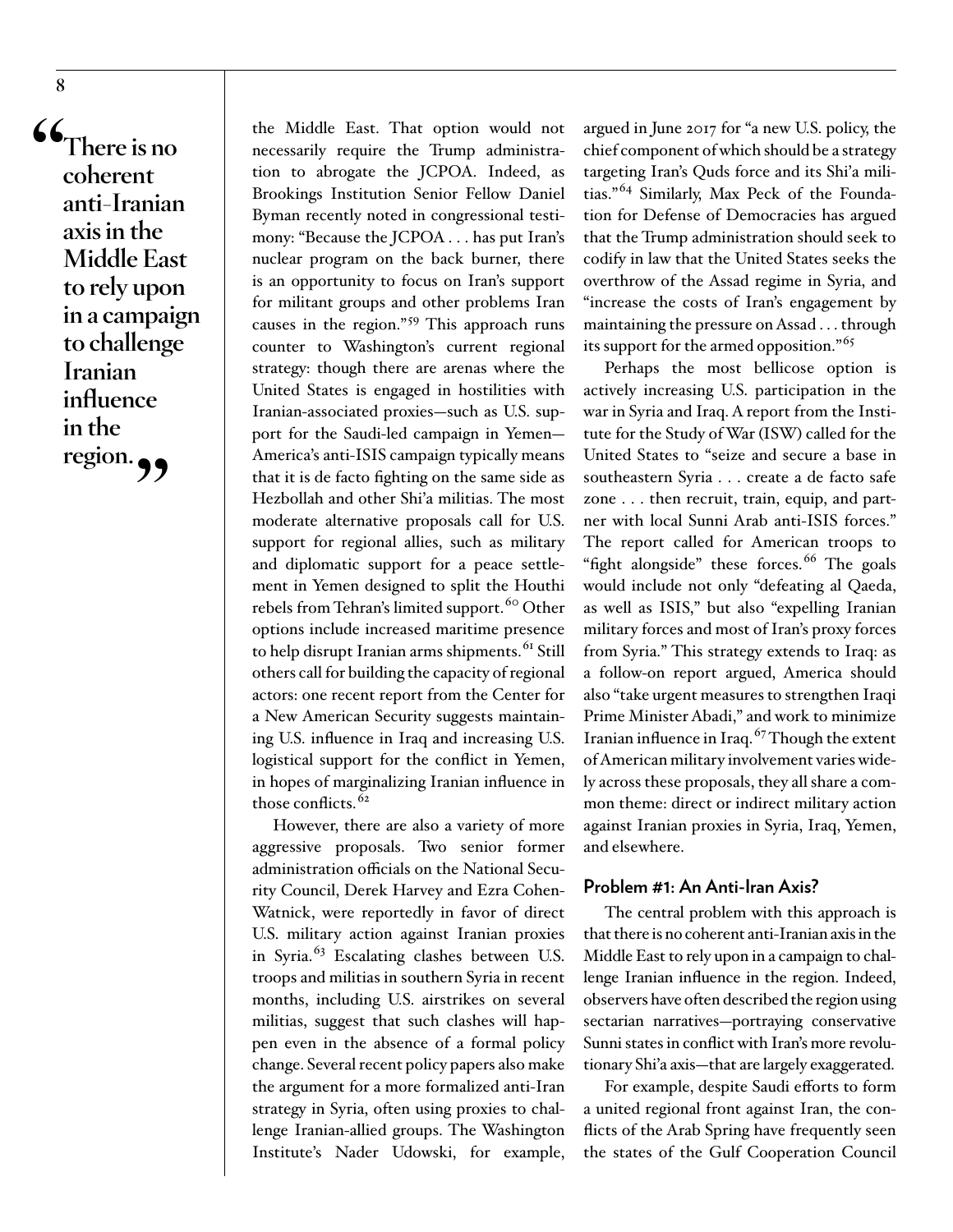(GCC) act against each other's interests.[68](#page-20-0) In Syria, the conflict between Saudi and Qatari proxies helped to radicalize and doom the anti-Assad opposition, while a Qatari-Emirati rivalry fueled the Libyan conflict. Today's GCC crisis only serves to highlight this problem: though clearly motivated by a desire to rein in Qatar's independent foreign policy, the Saudi and Emirati embargo has in reality driven Qatar closer to Iran and Turkey, undermining a common GCC front. [69](#page-20-1)

Other regional attempts to form anti-Iranian movements have likewise failed. A widely-publicized Saudi Arabian attempt in December 2015 to create an Islamic Military Alliance to fight terrorism—which pointedly included no Shi'a majority states—has largely failed to develop since that time. [70](#page-20-2) Nor is there any guarantee that regional partners will actually promote U.S. interests if the United States increases its support; the actions of allies in the region have all too often served to destabilize and worsen conflicts in Syria, Yemen, and elsewhere, rather than improve them.

Indeed, the lack of a solid anti-Iran coalition among existing U.S. partners—capable of achieving America's often expansive foreign policy goals—is a key reason why the most extreme options for regional confrontation with Iran often involve fabricating an effective anti-Iranian bloc from whole cloth, whether that is the creation of a "credible and moderate Syrian opposition," a regional "multinational Joint Task Force with Arab partners targeted at countering . . . the IRGC," or "a new Syrian Sunni Arab partner . . . to con-duct population-centric counterinsurgency."<sup>[71](#page-20-3)</sup> Each of these options is likely to fail. Previous U.S. efforts to create regional coalitions to fight terror groups have been largely unsuccessful. The 2014 collapse of the Iraqi army in the face of ISIS advances is also a salutary lesson; years of training commitments and substantial blood and treasure on the part of the U.S. military were not enough to overcome deeper societal problems like corruption. [72](#page-20-4) Without coherent, effective local proxies, and given the major political differences that

divide U.S. regional allies, any attempt to build an anti-Iranian force or coalition in the region is likely to falter.

#### **Problem #2: Blowback, Leading to Ever Deeper U.S. Involvement**

A strategy of regional pushback against Iran is also likely to pull the United States more deeply into a variety of regional conflicts and increase the risks of blowback to U.S. troops in the region. The United States is already heavily overcommitted in the Middle East, with tens of thousands of troops engaged in conflicts in Iraq, Syria, Afghanistan, Libya, and Yemen, and stationed at permanent bases elsewhere throughout the region. Indeed, despite the Obama administration's attempts to draw down American commitments to Middle Eastern conflicts, the number of troops engaged in fighting Middle East con-flicts has been increasing again since 2014.<sup>[73](#page-20-5)</sup> A stepped-up campaign against Iranian proxies throughout the region will require further troop increases, both in direct combat roles and to train and support local forces.

It is these troops who will bear the brunt of any Iranian military response to this strategy. Several hundred U.S. troops were killed by Iranian-associated groups in Iraq during the post-invasion occupation, a number likely to rise in any new conflict with these groups. [74](#page-20-6) And while Hezbollah has been largely occupied in recent years with fighting on behalf of the Assad regime, if faced with a concerted campaign against it by U.S.-allied forces, it is likely to respond with the kind of asymmetric attacks that have characterized their long-running conflict with Israel. [75](#page-20-7) Indeed, one potential response to a concerted attack on Iranian proxies throughout the region is retributive attacks on Israel; during the 2006 war, Hezbollah enjoyed substantial success against Israeli forces, disabling a number of tanks and even an Israeli warship. [76](#page-20-8) The potential for Iranian retaliation against U.S. troops, regional partners, or shipping in the region suggests that a strategy of regional confrontation with Iran will not make the region safer or more stable,

**"A strategy of regional confrontation with Iran will not make the region safer or more stable, but will instead introduce additional conflict and**  uncertainty.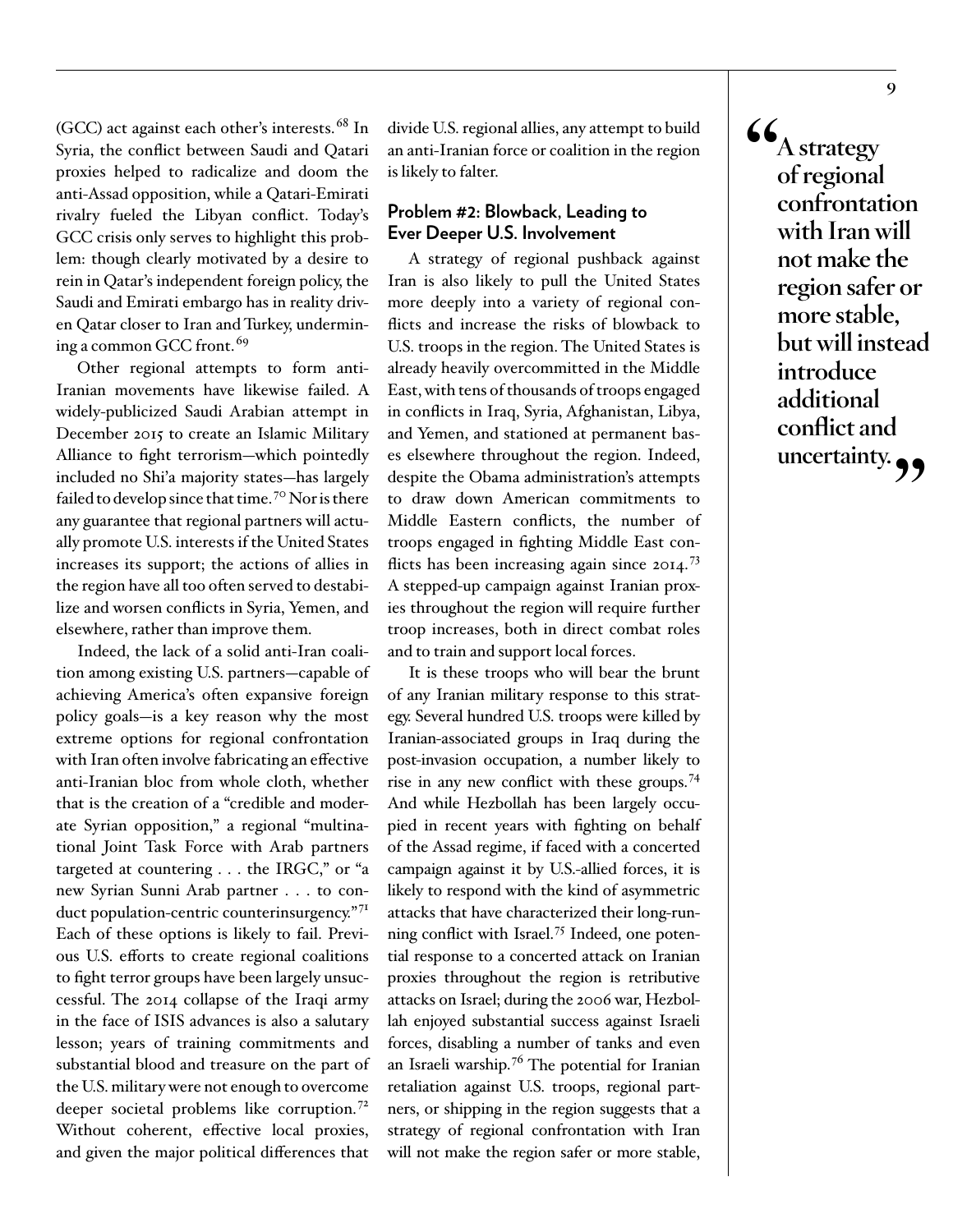**"Most past attempts to covertly arm insurgencies had minimal impact on long-term outcomes and often**  backfired.<sup>99</sup> but will instead introduce additional conflict and uncertainty.

#### OPTION THREE: "REGIME CHANGE FROM WITHIN"

Another possible option for dealing with Iran is an explicit U.S. policy of regime change. This is not a new idea; for decades, hawks in Washington have called for regime change in Tehran. Justifications have ranged from the 1979 hostage crisis to Iran's nuclear program in the mid-2000s to the anti-regime protests known as the Green Revolution after 2009. [77](#page-20-9) Yet the failure of U.S. regime change campaigns in both Iraq and Libya to produce a stable, democratic state has led most proponents of regime change to back away from overt military options and instead suggest that the Trump administration pursue "coerced democratization" or "regime change from within." In this approach, the United States would pressure the Iranian regime and simultaneously back groups that oppose it—whether the exiled extremist National Council of Resistance of Iran (NCRI), pro-democracy Green Revolution factions, or ethnic minorities within Iran—a strategy advocates often compare to Reagan's support for civil society groups in the Soviet Union. As Reuel Gerecht and Ray Takeyh argue in a *Washington Post* oped: "Today, the Islamist regime resembles the Soviet Union of the 1970s . . . if Washington were serious about doing to Iran what it helped to do to the U.S.S.R., it would seek to weaken the theocracy by pressing it on all fronts."[78](#page-20-10)

Another proponent of "coerced democratization," the Foundation for Defense of Democracies' Mark Dubowitz, urged President Trump to "go on the offensive against the Iranian regime" by "weakening the Iranian regime's finances" through "massive economic sanctions," while also "undermin[ing] Iran's rulers by strengthening pro-democracy forces" inside Iran. [79](#page-20-11) This option appears to be gaining traction in the Trump administration's ongoing Iran policy review and has received public support from Tillerson. CIA Director

Mike Pompeo also favored such an approach during his time in Congress. Yet there are important reasons to doubt that such a strategy would actually yield constructive results in Iran or benefit U.S. national interests.

#### **Problem #1: Regime Change Rarely Works**

Regime change often fails, particularly when it is covert. According to one study of covert regime change operations by the United States during the Cold War, such efforts succeeded only one-third of the time.<sup>80</sup> Indeed, as an administration official said in August, "With Iran, they are looking at regime change but coming up empty. There are no good plans, no decapitation strikes possible."[81](#page-20-13) Arming or funding for local insurgencies also rarely succeeds; a leaked CIA report commissioned in 2012 found that most past attempts to covertly arm insurgencies had minimal impact on long-term outcomes and often backfired.<sup>[82](#page-21-0)</sup>

Even when successful in unseating one government and establishing another in its place, foreign-imposed regime change "generally does not improve relations between interveners and targets. Rather, it often makes them worse," according to Georgetown University's Alexander B. Downes and Boston College's Lindsay A. O'Rourke.<sup>[83](#page-21-1)</sup> Changing the leadership of a state typically fails to alter that country's perception of its interests, and foreign-imposed regimes tend to diverge from the preferences of the intervener as they begin to face domestic political pressures. Contrary to the depiction of many regime change advocates, the Iranian regime enjoys substantial public support, and the population would not welcome a U.S.-imposed government. Any new regime that tried to implement policies that reflect U.S. interests instead of Iranian interests would "attract the ire of domestic actors," leading to an unstable government viewed as illegitimate by the population. [84](#page-21-2)

Research shows that "when a country overthrows another's government, it increases the likelihood of civil wars and usually doesn't establish a democracy."<sup>[85](#page-21-3)</sup> The recent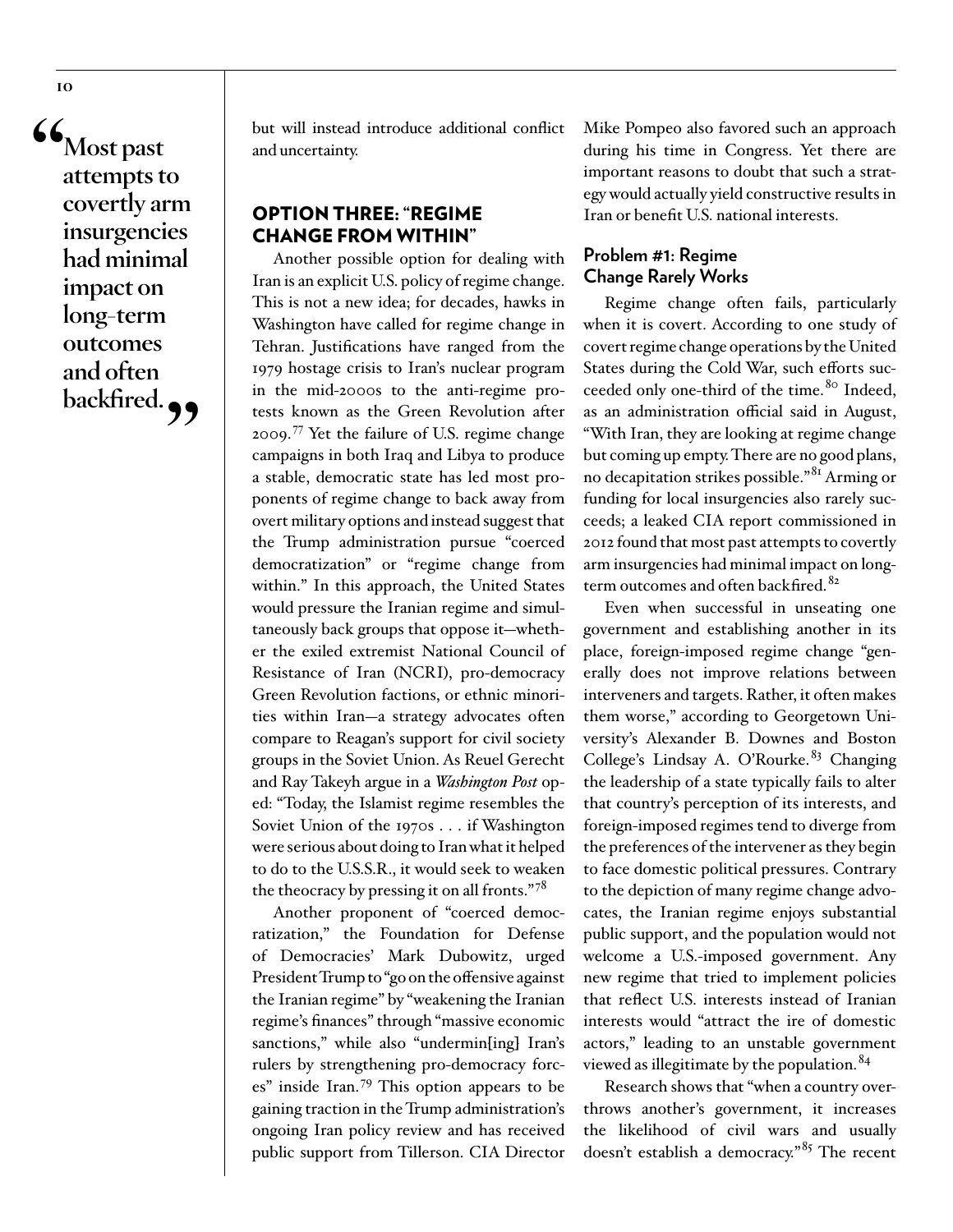experiences of the United States in Iraq, Afghanistan, and Libya only confirm this finding. Sixteen years of U.S. military presence have done little to stabilize war-torn Afghanistan.[86](#page-21-4) The war in Iraq essentially destroyed the Iraqi state, killing hundreds of thousands of Iraqis and displacing millions more. More than 4,400 U.S. troops were killed in combat, and more than 30,000 were wounded, with direct costs estimated to exceed \$2 trillion and indirect costs as high as  $$4$  trillion.<sup>[87](#page-21-5)</sup> A widespread insurgency and civil war led to the rise of the Islamic State, prompting further U.S. intervention to fight against the group. In Libya, the U.S. choice to overthrow the regime of Muammar Gaddafi on humanitarian grounds resulted in a lengthy civil war and the deaths of more Libyans than would likely have perished without the intervention.[88](#page-21-6) The likelihood of successful regime change and a subsequent stable, democratic state in Iran are vanishingly small.

#### **Problem #2: A Lack of Good Candidates**

Though regime change proponents highlight a variety of groups inside Iran as potential candidates for U.S. support, none are truly viable. The exiled opposition group Mujahideen-e-Khalq (MEK) (or its political wing, the NCRI) is one such example. The MEK began in the 1960s and 1970s as a paramilitary Marxist-Islamic resistance group opposed to the former Shah of Iran, the authoritarian ruler put in power following a 1953 coup sponsored by the United States and Great Britain. The group allied with Saddam Hussein during the 1980s Iran-Iraq War, and analysts widely agree that it is an undemocratic group that has no popular support inside Iran. [89](#page-21-7) Indeed, the MEK has largely tried to win external support for its agenda of regime change in Iran. Until 2012, it was even designated a terrorist organization by the U.S. State Department and had lobbied hard over the years to win support from prominent current and former U.S. officials to have that designation removed. [90](#page-21-8) It has won primarily the support of those who favor a hardline approach to Iran, such as former CIA directors James Woolsey and Porter Goss, former New York City Mayor Rudolph Giuliani, former governors Howard Dean and Ed Rendell, former U.N. Ambassador John Bolton, and former House Speaker and close Trump confidant Newt Gingrich. Yet in the absence of popular support outside certain Washington circles, backing the group in a bid to overthrow the Iranian regime would likely fail. [91](#page-21-9)

Regime change advocates also suggest supporting the so-called Green Movement that emerged amid the protests over the contested Iranian presidential elections in 2009. Unfortunately, according to Ariane Tabatabai and Madison Schramm, the Green Movement "essentially faded away a few months after the elections" and "was never a cohesive faction." [92](#page-21-10) Green Movement leaders Mir Hossein Mousavi and Mehdi Karroubi remain under house arrest in Iran today, and have made clear that their goal was to dispute the 2009 election results, not to overthrow the government. In fact, the best hope for the Green Movement is to avoid association with the United States; whatever popular support it continues to have would quickly evaporate with any whiff of U.S.-backing for regime change. As Michael Axworthy of the University of Exeter writes, "Given the long history of foreign meddling in the country (the CIAinspired coup that removed Prime Minister Mohammad Mosaddeq in 1953 is just one example), any suspicion of foreign backing is political poison in Iran." [93](#page-21-11)

The third option—seeking to stoke discontent among Iran's minority populations is similarly infeasible. Iran's ethnic minorities include Kurds (10 percent), Baluchis (2 percent), Arabs (2 percent), and Azeri Turks (16 percent). [94](#page-21-12) But Iran is not a country beset by ethnic, cultural, and religious cleavages in the way the former Yugoslavia was. Neighboring Iraq, with its mix of Shia, Sunni, and Kurds, was a comparatively disjointed state held together by a powerful centralized dictatorship. Iran is very different. Any strategy that seeks to foment political upheaval in Iran

**"The likelihood of successful regime change and a subsequent stable, democratic state in Iran are vanishingly**  small.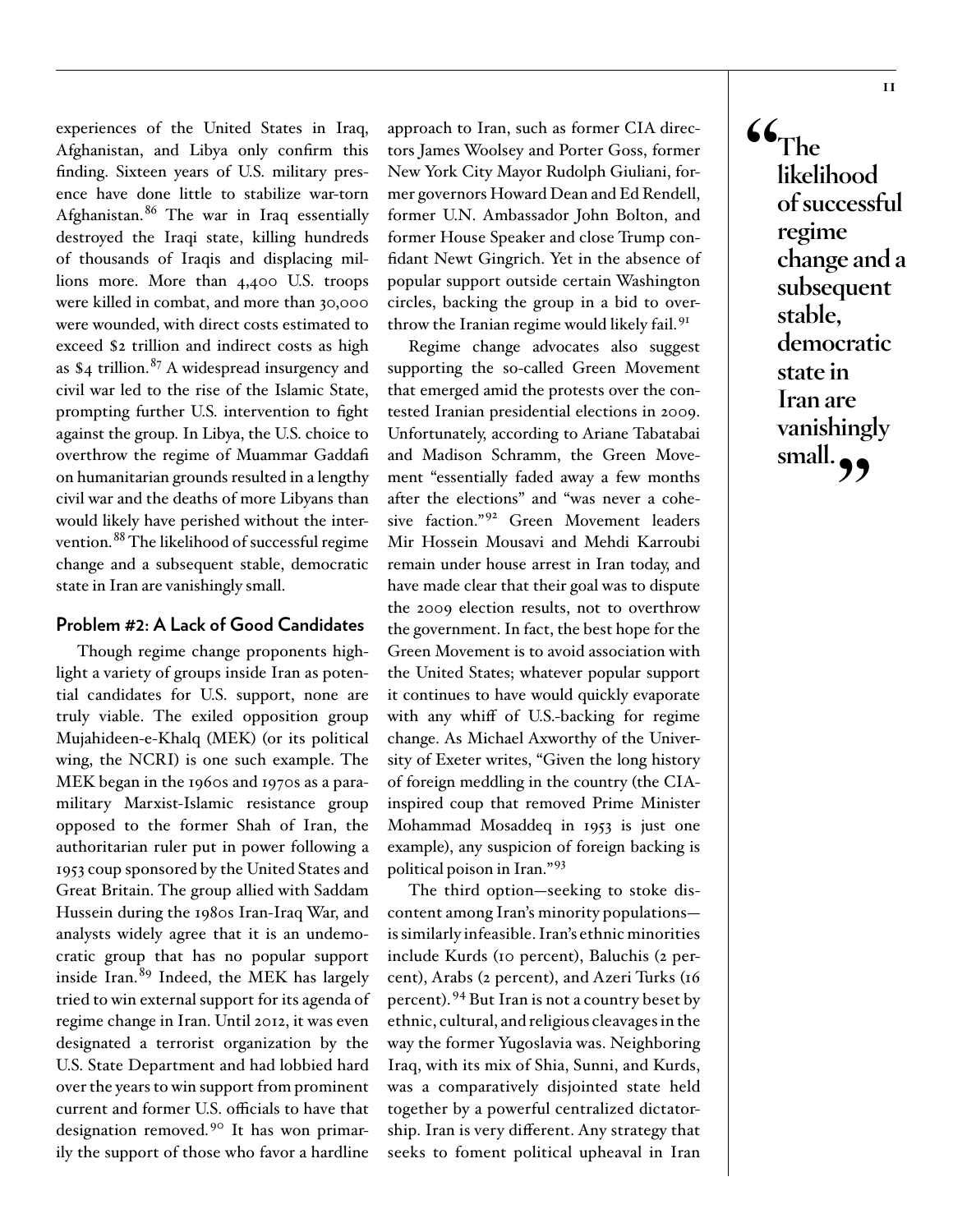**"The lack of good military options was the key reason behind the Bush and Obama administrations' decision to pursue diplomacy with Tehran in the first**  place.

**12**

via these various minority groups ignores the fundamental cohesion that characterizes Iran as a national unit. [95](#page-21-13) If anything, such an approach would be more likely to bolster Iranian nationalism than to subvert it. As Vali Nasr, dean of the Johns Hopkins School of Advanced International Studies and an Iranian-American, told the *New Yorker* in 2008, "Iran is an old country—like France and Germany—and its citizens are just as nationalistic. The U.S. is overestimating ethnic tension in Iran . . . working with the minorities will backfire, and alienate the majority of the population." [96](#page-21-14)

#### OPTION 4: DIRECT MILITARY ACTION

Direct military action against Iran is the least likely of the options being considered under the Trump administration's policy review. Indeed, the focus on nonmilitary options among Iran hawks is likely a response to the widespread distaste among the American public for engaging in another open-ended regime change war in the Middle East. Yet some have argued that the Trump administration should "rebuild military leverage over Iran," including "contingency plans to neutralize Iran's nuclear facilities," engage in regional military exercises, and direct the U.S. navy to "fully and responsibly utilize rules of engagement to defend themselves and the Persian Gulf against rising Iranian harassment."[97](#page-21-15)

There are various contingencies in which U.S. policymakers may face a decision on the use of military force against Iran, whether it is a purposeful strike against Iran's nuclear facilities in the wake of U.S. withdrawal from the JCPOA, or a more gradual escalation following military confrontations in Syria, the Gulf, or elsewhere. As the Trump administration considers these options, however, it would do well to remember that the lack of good military options was the key reason behind the Bush and Obama administrations' decision to pursue diplomacy with Tehran in the first place.

#### **Problem #1: An Illegal War?**

The United States should only undertake military action against another state if its core security interests are threatened. Yet there is no plausible near-term scenario in which Iran poses a direct threat to the U.S. homeland. Nor do Iranian actions in the Middle East pose a significant threat to U.S. interests in the region. Taking military action against Iran to thwart the purported threat of its nuclear program would harken back to the preventive war doctrine adopted by the Bush administration after the September 11th terrorist attacks and codified in the 2002 National Security Strat-egy.<sup>[98](#page-21-16)</sup> Though proponents of military action often describe such action as "preemptive," one RAND report notes that "generations of scholars and policymakers have defined preemption more restrictively," limiting it to cases of imminent threat. [99](#page-21-17) This is a crucial difference; as the authors highlight, international law holds that truly preemptive attacks are an acceptable use of force in self-defense, while preventive attacks are not. As the historian and former Kennedy administration adviser Arthur Schlesinger Jr. put it when criticizing the Bush administration's case for war against Iraq, this doctrine of preventive war "is alarmingly similar to the policy that imperial Japan employed at Pearl Harbor, on a date which, as an earlier American president said it would, lives in infamy. Franklin D. Roosevelt was right, but today it is we Americans who live in infamy."<sup>100</sup> With no imminent threat from Iran, there is no legal justification for direct military action.

At the very least, the Trump administration is constitutionally obligated to seek approval from Congress for any military action against Iran. Trump himself may disagree. He previously declined to seek or secure congressional authority for his missile strike on a Syrian military base controlled by the Assad regime in April 2017 and has repeatedly made public statements arguing that military action should be kept secret to preserve the tactical advantage of a surprise attack. If Trump does seek congressional approval for military strikes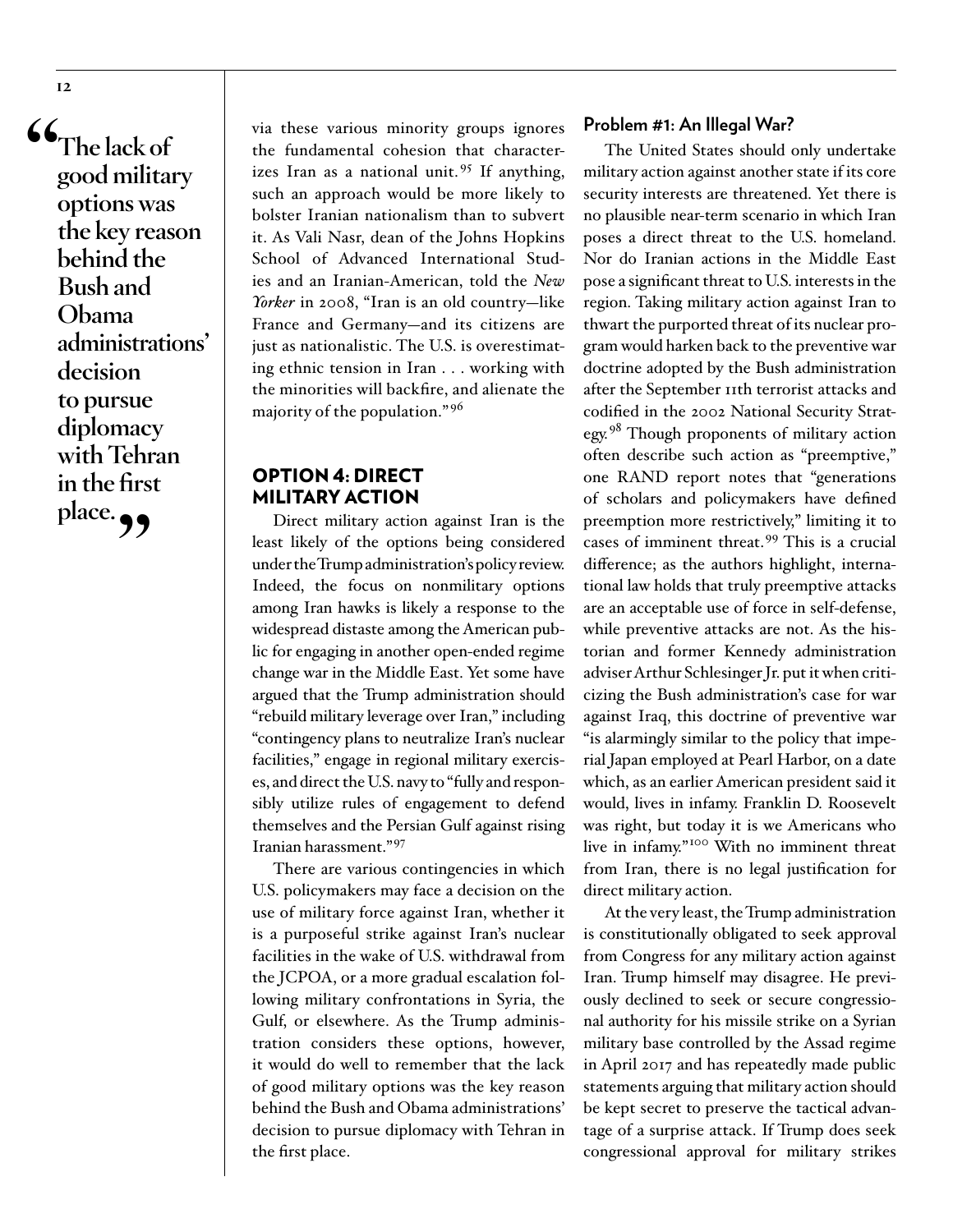on Iran, he is likely to face strong opposition from many Democratic members of Congress and at least some Republicans. Senator Chris Murphy (D-CT) argued in February that "Trump and his most radical advisers are begging for war with Iran. This would be a disaster of epic scale, perhaps eclipsing the nightmare of the Iraq war." [101](#page-22-1) Congressional Democrats, already concerned about the administration's domestic policy proposals, are unlikely to cut him a blank check on Iran.

#### **Problem #2: Escalation Is Inevitable**

Even small-scale military attacks on Iran whether targeted strikes on nuclear facilities or clashes with Iranian forces in the Gulf or elsewhere—are likely to lead to escalation. In March 2012, the Pentagon held a classified war simulation "to assess the repercussions" of an Israeli attack on Iran's nuclear facilities. The results showed that such a targeted strike would provoke immediate Iranian retaliation against U.S. military bases and naval assets in the region, drawing the United States into "a wider regional war."<sup>102</sup> General James Mattis, now Trump's secretary of defense, was then head of Central Command and supervised the war game. The *New York Times* reported that Mattis told aides a strike "would be likely to have dire consequences across the region and for U.S. forces there." Following a similar war game in 2004, retired Air Force Colonel Sam Gardiner concluded, "There is no military solution for the issues of Iran."<sup>[103](#page-22-3)</sup>

It is not clear that a narrow or targeted strike is even possible. To strike Iran's nuclear facilities, the United States would also need to bomb Iran's air defense systems and command and control facilities, which itself carries risks of escalation. Writing in 2006, retired General Thomas McInerney suggested one such plan for attacking Iran's nuclear facilities, requiring a massive commitment of 700 aircraft, 500 cruise missiles, and 28,000 bunker-buster bombs in the initial 36–48 hours. [104](#page-22-4) Moreover, airstrikes of this kind, to accomplish any longterm objective, could not be limited to a single one-off mission. As explained in a 2012 study by the Iran Project, a nongovernmental organization founded to improve official contacts between the American and Iranian governments, for targeted strikes to "fulfill the stated objective of ensuring that Iran never acquires a nuclear bomb, the United States would need to conduct a significantly expanded air and sea war over a prolonged period of time, likely several years."<sup>[105](#page-22-5)</sup>

Under bombardment from the world's most dominant military superpower and uncertain of U.S. intentions, Iran would be likely to engage in retaliatory strikes against U.S. bases and military assets in Iraq, Syria, Bahrain, Qatar, and the United Arab Emirates. Iran's Shahab-3 intermediate range ballistic missile can hit targets up to 2,000 kilometers away, while its Soumar cruise missile can potentially hit targets up to 2,500 kilometers away, meaning all U.S. forward-deployed bases in the Middle East and at least some bases in Europe are within range for conventional retaliation.<sup>[106](#page-22-6)</sup> Likewise, the potential for asymmetric retaliation should not be underestimated. As Afshon Ostavar of the Naval Postgraduate School notes, "While Iran's neighbors have poured billions of dollars into conventional weaponry, Iran has invested in comparatively cheap proxy forces that have proven effective in numerous theaters."<sup>[107](#page-22-7)</sup> Proxy groups such as Hezbollah or even Iran's Quds force, a special unit of the IRGC, could engage in terrorist attacks against U.S. forces or allies in the region.

Anything beyond a limited military strike would have even more dire and counterproductive consequences. Taking military action to topple the Iranian regime, for example, would require a massive, lengthy, and costly military commitment. America's experience in Iraq should be instructive in this context: Bush administration officials and their allies in the think-tank community and news media made bold predictions about the ease with which America would win the war, that Iraq would be reborn as a functioning democracy, and that the costs to the United States in lives and dollars would be minimal. These

 $\mathcal{C}_{\text{Even small}}$ **scale military attacks on Iran whether targeted strikes on nuclear facilities or clashes with Iranian forces in the Gulf or elsewhere are likely to lead to escalation."**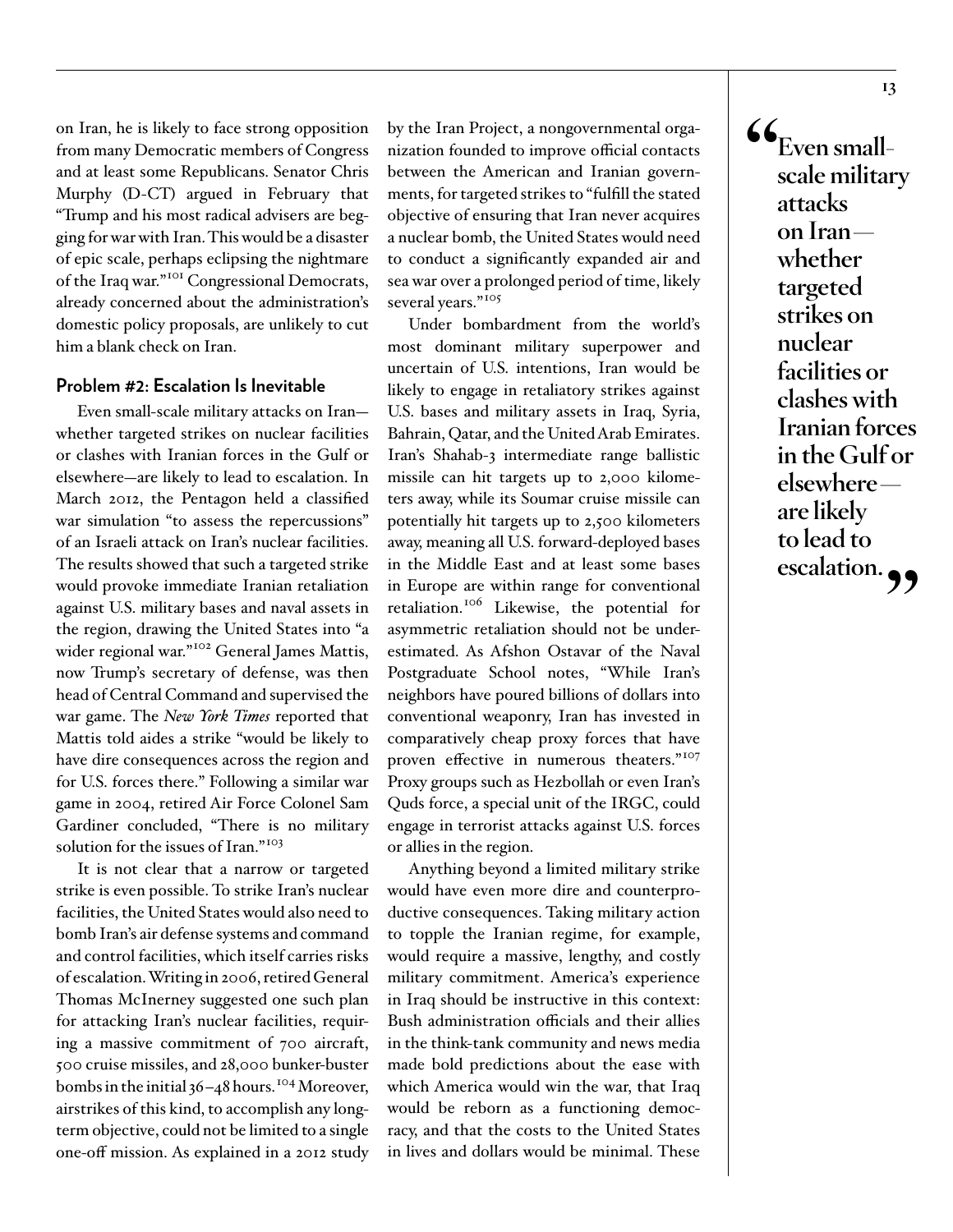**"Military action short of regime change cannot eliminate Iran's nuclear program, or the knowledge behind its existence."**

predictions proved wrong. In addition to bolstering Iran's strategic position, the war helped to destabilize the region and to exacerbate America's terrorism problem. A 2006 National Intelligence Estimate concluded that "the American invasion and occupation of Iraq . . . helped spawn a new generation of Islamic radicalism." [108](#page-22-8) The war had "become the 'cause celèbre' for jihadists, breeding a deep resentment of U.S. involvement in the Muslim world and cultivating supporters for the global jihadist movement." [109](#page-22-9)

A large-scale ground war in Iran would be immensely damaging. Comparisons to Iraq are illuminating. The U.S. invasion was initially successful against a relatively ineffectual Iraqi military with approximately 389,000 men under arms. But U.S. forces have struggled in the years since to control territory, build a functioning Iraqi state, and deal with mass insurgency among the population of around 37 million. In comparison, Iran has a larger (about 523,000 active duty) and more effective military, a bigger population (80.3 million), and territory more than three times the size of Iraq. [110](#page-22-10) A study by the Iran Project concluded: "If the United States decided to seek a more ambitious objective, such as regime change in Iran or undermining Iran's influence in the region, then an even greater commitment of force would be required to occupy all or part of the country. . . . Given Iran's large size and population, and the strength of Iranian nationalism, we estimate that the occupation of Iran would require a commitment of resources and personnel" greater than the costs of the wars in Afghanistan and Iraq combined.<sup>III</sup>

#### **Problem #3: Unintended (Nuclear) Consequences**

A direct military attack on Iran, whatever the specific goals, is likely to be counterproductive in terms of nuclear nonproliferation. Military action short of regime change cannot eliminate Iran's nuclear program or the knowledge behind its existence.<sup>II2</sup> Given U.S. interventions in recent years, even targeted strikes may be seen by Tehran as a precursor

to more intensive military action that must be deterred. A 2010 Defense Intelligence Agency study concluded that the main goal of Iran's military strategy is regime survival, with a key focus on deterrence.<sup>113</sup> As Kenneth Pollack, a former CIA and National Security Council analyst, noted in 2006: "The Iraq example coupled with the North Korea example probably is part of the motivation for some in Iran to get a nuclear weapon."[114](#page-22-14) The 2011 U.S. intervention in Libya only intensifies this dilemma for Iran; Muammar Gaddafi voluntarily gave up his nascent nuclear program before being removed by a joint American-European intervention. Thus, while targeted strikes could delay Iran's ability to develop nuclear weapons by destroying infrastructure, they would probably incentivize Iran to redouble its enrichment efforts under the conviction that only a nuclear deterrent can ensure its future survival.

This logic also implies broader strategic costs to an attack on Iran: it would exacerbate the problem of nuclear proliferation more generally. As the current Director of National Intelligence Dan Coats recently acknowledged at the Aspen Security Forum, U.S. actions against Saddam Hussein's Iraq and Muammar Gadhafi's Libya have made it clear to other states, like North Korea, that a nuclear deterrent may be the best way to ensure regime survival in the context of a war-prone United States. [115](#page-22-15) North Korea itself confirmed this logic, releasing a statement after a 2016 nuclear test arguing that "the Saddam Hussein regime in Iraq and the Gaddafi regime in Libya could not escape the fate of destruction after . . . giving up nuclear programs of their own accord." [116](#page-22-16) As Nobel laureate Thomas Schelling has famously pointed out, American nonproliferation policies are ironically a prime driver of nuclear proliferation.<sup>117</sup> If, after successfully negotiating a nuclear deal, the United States then engages in an aggressive war against Iran despite Tehran's full compliance with the JCPOA, other potential proliferators would have no reason at all to believe that the United States can be trusted to negotiate in good faith.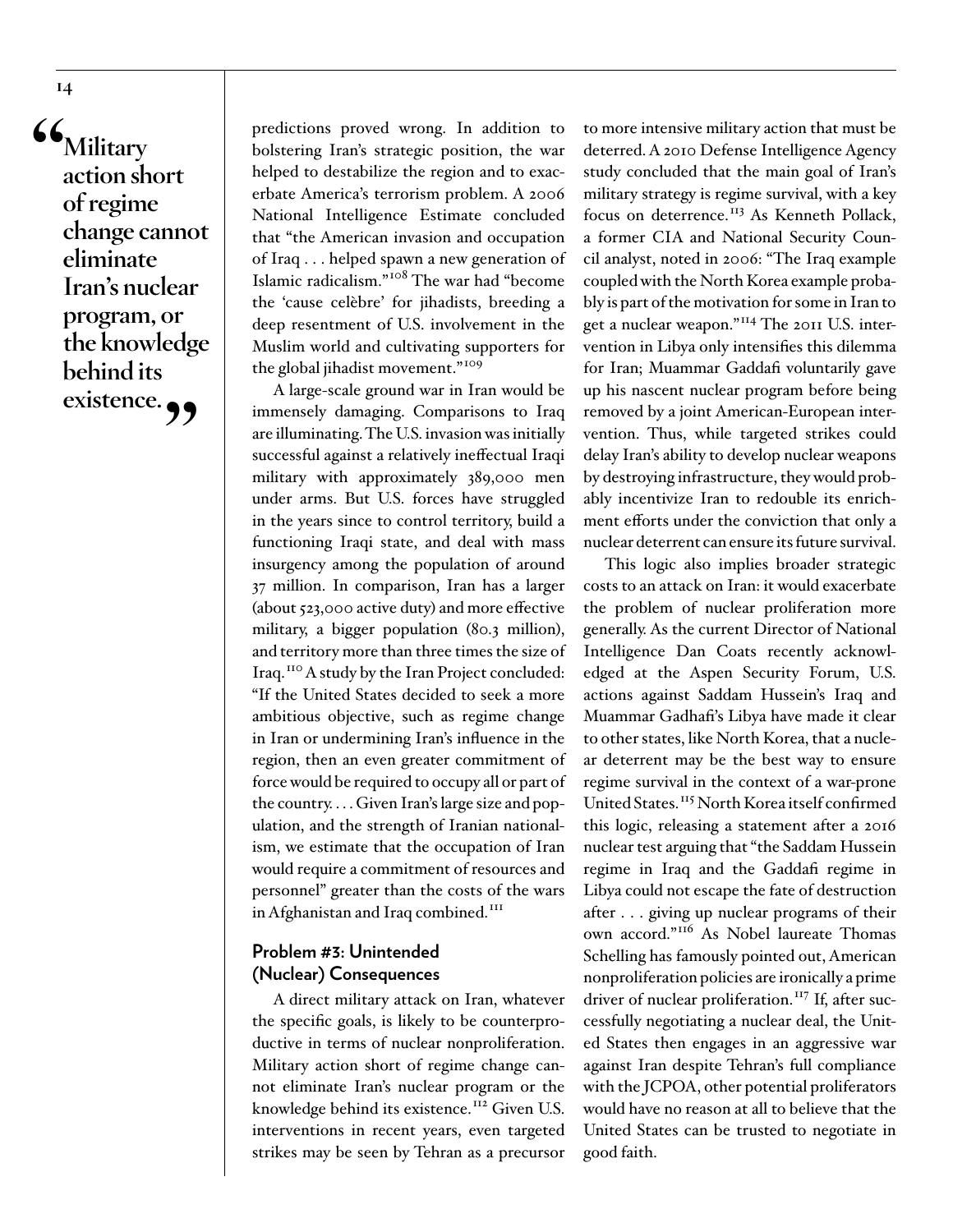#### **CONCLUSION**

Though the Trump administration's Iran policy review appears predestined to produce a more belligerent approach towards Iran, each of the options explored in this paper has significant flaws. Indeed, each option is unlikely to achieve its stated objectives, while at the same time creating an unacceptably high risk of exacerbating the very problems the Trump administration seeks to resolve. At a fundamental level, a more assertive U.S. policy towards Iran—whatever the details will inevitably intensify Iranian fears about the country's national security, worsening the very behaviors that the United States seeks to forestall. Even adopting one of these more hostile approaches to Iran while nominally upholding the JCPOA presents greater problems than embracing the nuclear deal and using it as a vehicle for further engagement designed to temper Iranian behavior.

As this paper highlights, it is doubtful that ratcheting up economic sanctions will alter Iranian policies in a more constructive direction, especially in the absence of international cooperation. Likewise, by pushing back harder against Iranian influence throughout the Middle East, the United States would incur substantial long-term costs in exchange for negligible gains in regional security. Moreover, a more aggressive approach could lead to unintended military escalation. Supporting internal opposition groups to pressure the regime or foment domestic upheaval is a hopeless strategy, given Iran's domestic political realities and America's long history of failed regime change endeavors. Finally, direct military action would have little public support, no legal basis, and most likely produce profoundly negative consequences for regional security and American interests.

Such actions would effectively return U.S.- Iranian relations to the cycle of enmity in which they were trapped prior to the negotiation of the JCPOA, with the nuclear issue dominating as a justification for continued hostility. Indeed, prior to the JCPOA, American allies in the region, particularly Saudi Arabia and

Israel, often used the issue of Iran's nuclear program to steer American policy toward Iran in a more confrontational direction. In private conservations with U.S. officials early in the Obama administration, then-king Abdullah bin Abdulaziz al-Saud pushed U.S. military action against the Iranian regime.<sup>[118](#page-22-18)</sup> From 2010 to 2012, there were reports that Israel was close to initiating military strikes against Iranian nuclear facilities, knowing it would likely trigger U.S. involvement. Israeli Prime Minister Benjamin Netanyahu's cabinet officials reportedly blocked him from taking this step.<sup>119</sup>

Maintaining and strengthening the JCPOA will help to minimize the future potential for such pressure. Though he fought hard to subvert the JCPOA, for example, Netanyahu has been relatively silent since its adoption. Carmi Gillon, former head of the Israeli security agency Shabak, wrote in July that, thanks to the JCPOA "the threat of an Iranian nuclear weapon is more remote than it has been in decades." Gillon added, "the majority of my colleagues in the Israeli military and intelligence communities supported the deal once it was reached, [and] many of those who had major reservations now acknowledge that it has had a positive impact on Israel's security and must be fully maintained by the United States and the other signatory nations."<sup>[120](#page-23-1)</sup>

If the United States is to avoid returning to high levels of tension and conflict in the U.S.- Iranian relationship, it must avoid the more belligerent options explored in this paper. The alternative—the option most likely to produce a positive outcome for all parties—is to uphold the JCPOA, carefully enforce its terms and conditions, and build on it to further engage Iran where its interests overlap with the United States. Pursuing greater diplomacy and engagement with Iran is, ironically, lowhanging fruit at this time. Iranian President Hassan Rouhani, who in his first term helped shepherd the JCPOA to fruition, won reelection this year by a wide margin, receiving 57 percent of the vote (compared to 38.5 percent for his chief opponent). [121](#page-23-2) The idea of greater engagement with the West was a key

**"Further engagement with Iran when possible will strengthen Iran's more moderate political factions and weaken hardliners, providing a more hopeful future for U.S.-Iranian relations."**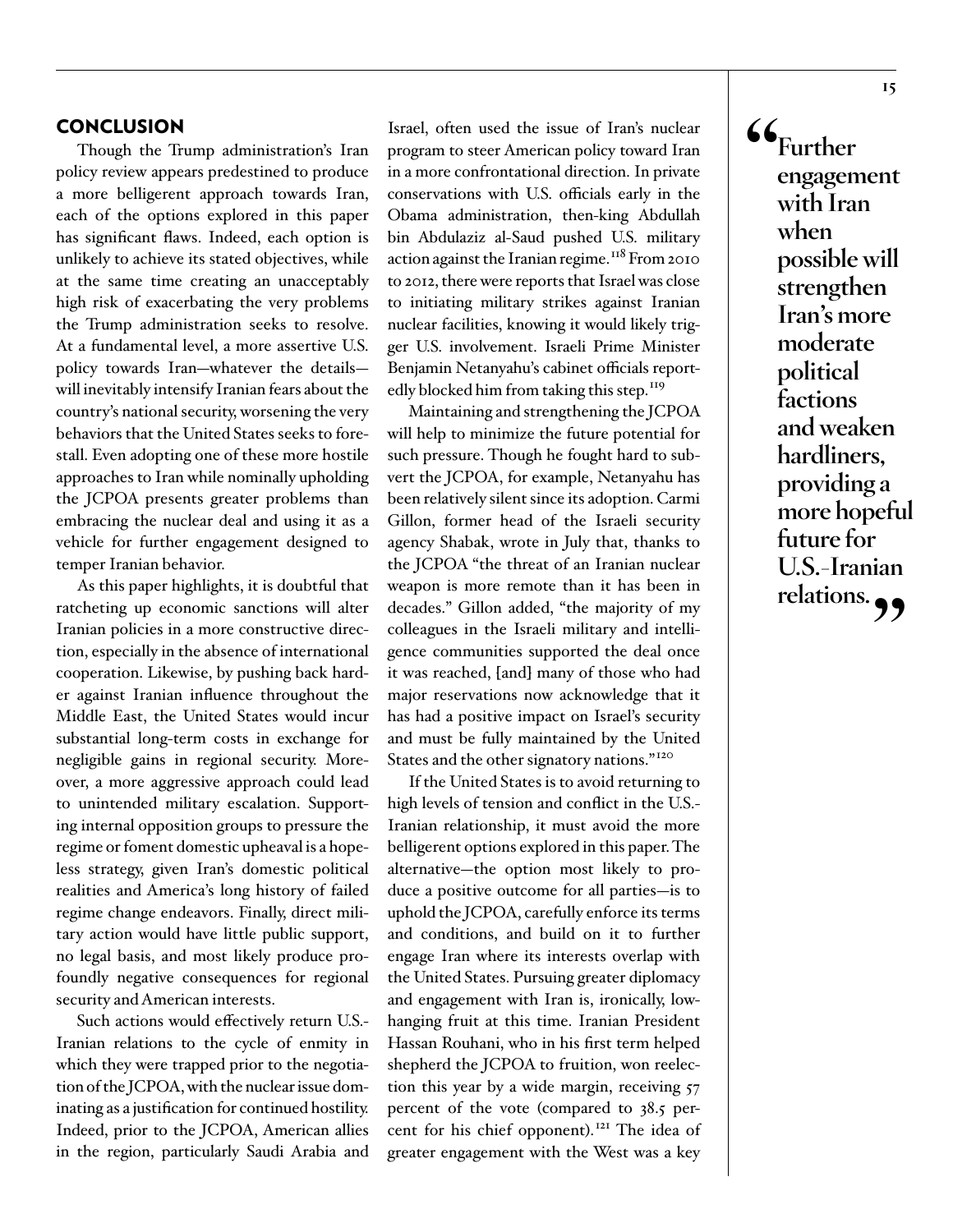component of Rouhani's electoral platform; both centrists like Rouhani and reformers like former President Mohammed Khatami have argued in favor of what they describe as "JCPOA 2.0," a series of internal policy compromises that will allow Iran to continue to engage with the West and begin to reintegrate into the global economy.[122](#page-23-3)

The key to reaping the benefits of a more conciliatory approach is recognizing that Iran is not a unitary actor. Iranian politics, though not fully democratic, are dynamic and competitive, and include various factions, from conservative hardliners to moderate reformists. The nuclear deal is widely popular in Iran, but antagonism from the Trump administration will bolster the prominence of Iranian hardliners who felt Tehran capitulated too much in the negotiations and who use fears of U.S. duplicity to undermine the idea of constructive engagement with Washington.<sup>[123](#page-23-4)</sup> Similarly, perceptions that the United States is failing to live up to its side of the bargain—or is taking new steps that may undermine Iranian security—weaken political support for pragmatic reformists who see value in making concessions to the West in exchange for sanctions relief and integration with the outside world. Ultimately, unlike the more aggressive policy options explored in this paper, further engagement with Iran when possible will strengthen Iran's more moderate political factions and weaken hardliners, providing a more hopeful future for U.S.-Iranian relations.

#### **NOTES**

<span id="page-15-0"></span>1. Secretary of State Rex Tillerson noted at an April 2017 press conference: "The Trump administration is currently conducting a comprehensive review of our Iran policy. Once we have finalized our conclusions, we will meet the challenges Iran poses with clarity and conviction." Transcript of news conference available at [https://www.state.](https://www.state.gov/secretary/remarks/2017/04/270341.htm) [gov/secretary/remarks/2017/04/270341.htm.](https://www.state.gov/secretary/remarks/2017/04/270341.htm)

<span id="page-15-1"></span>2. Joint Comprehensive Plan of Action, Vienna,

July 14, 2015, [https://www.state.gov/documents/](https://www.state.gov/documents/organization/245317.pdf) [organization/245317.pdf](https://www.state.gov/documents/organization/245317.pdf).

<span id="page-15-2"></span>3. Ariane Tabatabai, "Preserving the Iran Nuclear Deal: Perils and Prospects," Cato Institute Policy Analysis no. 818, August 15, 2017.

<span id="page-15-3"></span>4. Robert Einhorn and Richard Nephew, "The Iran Nuclear Deal: Prelude to Proliferation in the Middle East?" Brookings Institution Arms Control and Nonproliferation Series Paper no. 11, May 2016.

<span id="page-15-4"></span>5. Amir Handjani, "Commentary: Trump's Recent Gamble on Iran," Reuters, August 1, 2017, [https://www.reuters.com/article/us-handjani-iran](https://www.reuters.com/article/us-handjani-iran-commentary-idUSKBN1AH4NT)[commentary-idUSKBN1AH4NT.](https://www.reuters.com/article/us-handjani-iran-commentary-idUSKBN1AH4NT) Also see "IAEA and Iran-IAEA Reports," International Atomic Energy Agency website, [https://www.iaea.org/](https://www.iaea.org/newscenter/focus/iran/iaea-and-iran-iaea-reports) [newscenter/focus/iran/iaea-and-iran-iaea-reports](https://www.iaea.org/newscenter/focus/iran/iaea-and-iran-iaea-reports).

<span id="page-15-5"></span>6. Somini Sengupta, "U.N. Moves to Lift Iran Sanctions after Nuclear Deal, Setting Up a Clash in Congress," *New York Times*, July 20, 2015, [https://](https://www.nytimes.com/2015/07/21/world/middleeast/security-council-following-iran-nuclear-pact-votes-to-lift-sanctions.html) [www.nytimes.com/2015/07/21/world/middleeast/](https://www.nytimes.com/2015/07/21/world/middleeast/security-council-following-iran-nuclear-pact-votes-to-lift-sanctions.html) [security-council-following-iran-nuclear-pact](https://www.nytimes.com/2015/07/21/world/middleeast/security-council-following-iran-nuclear-pact-votes-to-lift-sanctions.html)[votes-to-lift-sanctions.html](https://www.nytimes.com/2015/07/21/world/middleeast/security-council-following-iran-nuclear-pact-votes-to-lift-sanctions.html); European Union, "Information Note on EU Sanctions to Be Lifted under Joint Comprehensive Plan of Action," Brussels, January 23, 2016, [http://](http://eeas.europa.eu/archives/docs/top_stories/pdf/iran_implementation/information_note_eu_sanctions_jcpoa_en.pdf) [eeas.europa.eu/archives/docs/top\\_stories/pdf/](http://eeas.europa.eu/archives/docs/top_stories/pdf/iran_implementation/information_note_eu_sanctions_jcpoa_en.pdf) [iran\\_implementation/information\\_note\\_eu\\_](http://eeas.europa.eu/archives/docs/top_stories/pdf/iran_implementation/information_note_eu_sanctions_jcpoa_en.pdf) [sanctions\\_jcpoa\\_en.pdf](http://eeas.europa.eu/archives/docs/top_stories/pdf/iran_implementation/information_note_eu_sanctions_jcpoa_en.pdf); and Department of the Treasury, "Frequently Asked Questions Relating to the Lifting of Certain U.S. Sanctions Under the Joint Comprehensive Plan of Action (JCPOA) on Implementation Day," December 15, 2016, [https://](https://www.treasury.gov/resource-center/sanctions/Programs/Documents/jcpoa_faqs.pdf) [www.treasury.gov/resource-center/sanctions/](https://www.treasury.gov/resource-center/sanctions/Programs/Documents/jcpoa_faqs.pdf) [Programs/Documents/jcpoa\\_faqs.pdf](https://www.treasury.gov/resource-center/sanctions/Programs/Documents/jcpoa_faqs.pdf).

<span id="page-15-6"></span>7. David E. Sanger, "Iran Complies with Nuclear Deal; Sanctions Are Lifted," *New York Times*, January 26, 2016, [https://www.nytimes.](https://www.nytimes.com/2016/01/17/world/middleeast/iran-sanctions-lifted-nuclear-deal.html) [com/2016/01/17/world/middleeast/iran-sanctions](https://www.nytimes.com/2016/01/17/world/middleeast/iran-sanctions-lifted-nuclear-deal.html)[lifted-nuclear-deal.html](https://www.nytimes.com/2016/01/17/world/middleeast/iran-sanctions-lifted-nuclear-deal.html). It is worth noting that not all U.S. or UN sanctions on Iran have been lifted; many designations related to Iran's human rights abuses, missile testing, and support for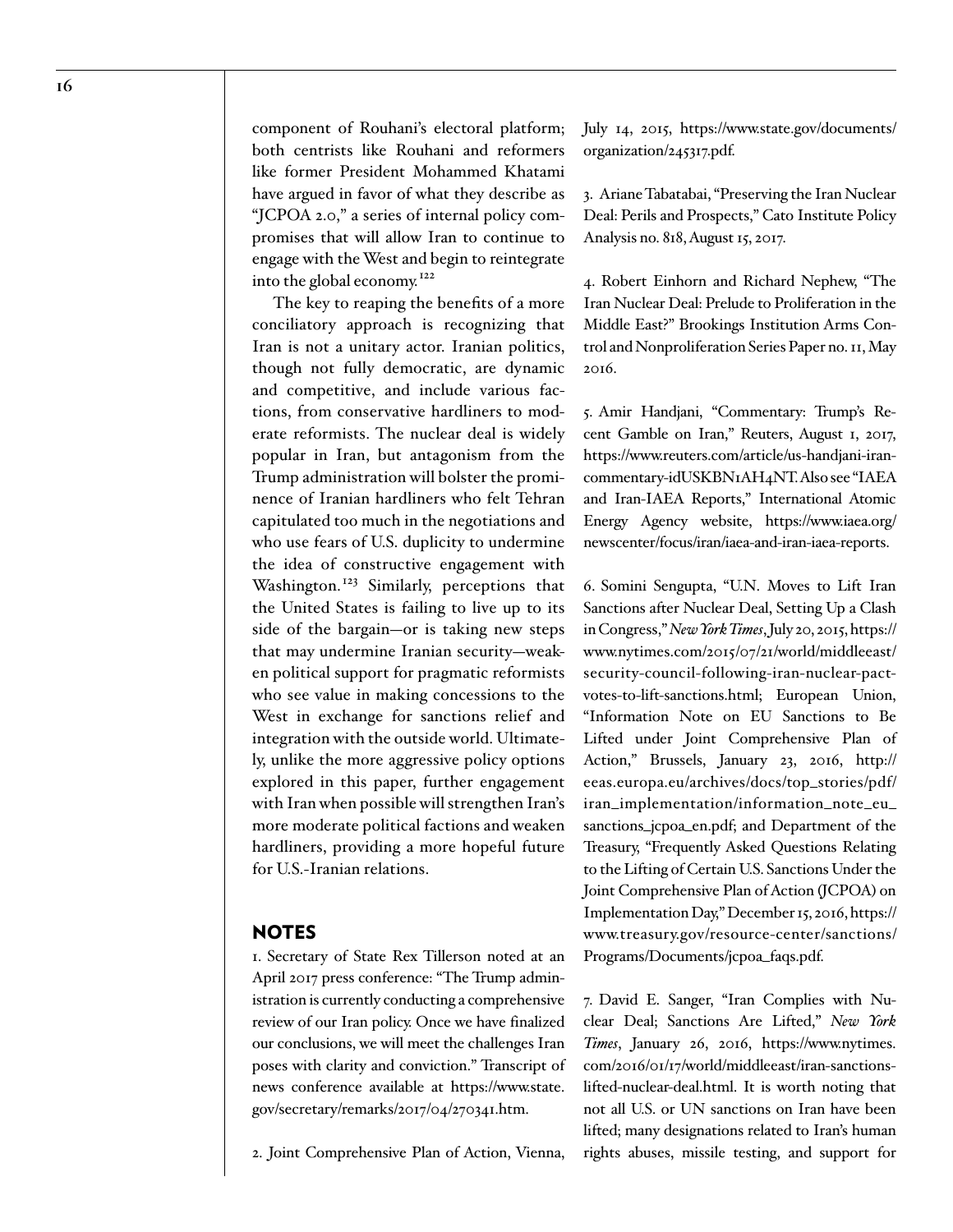terrorist groups were explicitly excluded from the JCPOA and remain in force.

<span id="page-16-0"></span>8. Sarah Begley, "Read Donald Trump's Speech to AIPAC," *Time.com*, March 21, 2016, [http://](http://time.com/4267058/donald-trump-aipac-speech-transcript/) [time.com/4267058/donald-trump-aipac-speech](http://time.com/4267058/donald-trump-aipac-speech-transcript/)[transcript/](http://time.com/4267058/donald-trump-aipac-speech-transcript/); and Davan Maharaj, "Today: Why Trump Has Stuck with 'the Worst Deal Ever'," *Los Angeles Times*, April 20, 2017, [http://www.](http://www.latimes.com/newsletters/la-me-todays-headlines-20170420-story.html) [latimes.com/newsletters/la-me-todays-headlines-](http://www.latimes.com/newsletters/la-me-todays-headlines-20170420-story.html)[20170420-story.html.](http://www.latimes.com/newsletters/la-me-todays-headlines-20170420-story.html)

<span id="page-16-1"></span>9. Peter Baker, "Trump Recertifies Iran Nuclear Deal, but Only Reluctantly," *New York Times*, July 17, 2017, [https://nytimes.com/2017/07/17/](https://nytimes.com/2017/07/17/us/politics/trump-iran-nuclear-deal-recertify.html?referer) [us/politics/trump-iran-nuclear-deal-recertify.](https://nytimes.com/2017/07/17/us/politics/trump-iran-nuclear-deal-recertify.html?referer) [html?referer;](https://nytimes.com/2017/07/17/us/politics/trump-iran-nuclear-deal-recertify.html?referer) and Eli Lake, "Trump Just Came Very Close to Killing the Iran Deal," *Bloomberg View*, July 18, 2017, [https://www.bloomberg.com/](https://www.bloomberg.com/view/articles/2017-07-18/trump-just-came-very-close-to-killing-the-iran-deal) [view/articles/2017-07-18/trump-just-came-very](https://www.bloomberg.com/view/articles/2017-07-18/trump-just-came-very-close-to-killing-the-iran-deal)[close-to-killing-the-iran-deal.](https://www.bloomberg.com/view/articles/2017-07-18/trump-just-came-very-close-to-killing-the-iran-deal)

<span id="page-16-2"></span>10. Jana White et al., "Trump Assigns White House Team to Target Iran Nuclear Deal, Sidelining State Department," *Foreign Policy*, July 21, 2017, [http://foreignpolicy.com/2017/07/21/trump](http://foreignpolicy.com/2017/07/21/trump-assigns-white-house-team-to-target-iran-nuclear-deal-sidelining-state-department/)[assigns-white-house-team-to-target-iran-nuclear](http://foreignpolicy.com/2017/07/21/trump-assigns-white-house-team-to-target-iran-nuclear-deal-sidelining-state-department/)[deal-sidelining-state-department/](http://foreignpolicy.com/2017/07/21/trump-assigns-white-house-team-to-target-iran-nuclear-deal-sidelining-state-department/).

<span id="page-16-3"></span>11. David S. Cohen, "Trump Is Trying to Politicize Intelligence to Support His Iran Policy. That's Dangerous." *Washington Post*, August 4, 2017, [https://www.washingtonpost.com/opinions/trump](https://www.washingtonpost.com/opinions/trump-is-trying-to-politicize-intelligence-to-support-his-iran-policy-thats-dangerous/2017/08/04/ffb192e0-77b6-11e7-8f39-eeb7d3a2d304_story.html?utm_term=.11cc3d884f85)[is-trying-to-politicize-intelligence-to-support](https://www.washingtonpost.com/opinions/trump-is-trying-to-politicize-intelligence-to-support-his-iran-policy-thats-dangerous/2017/08/04/ffb192e0-77b6-11e7-8f39-eeb7d3a2d304_story.html?utm_term=.11cc3d884f85)[his-iran-policy-thats-dangerous/2017/08/04/](https://www.washingtonpost.com/opinions/trump-is-trying-to-politicize-intelligence-to-support-his-iran-policy-thats-dangerous/2017/08/04/ffb192e0-77b6-11e7-8f39-eeb7d3a2d304_story.html?utm_term=.11cc3d884f85) [ffb192e0-77b6-11e7-8f39-eeb7d3a2d304\\_story.](https://www.washingtonpost.com/opinions/trump-is-trying-to-politicize-intelligence-to-support-his-iran-policy-thats-dangerous/2017/08/04/ffb192e0-77b6-11e7-8f39-eeb7d3a2d304_story.html?utm_term=.11cc3d884f85) [html?utm\\_term=.11cc3d884f85](https://www.washingtonpost.com/opinions/trump-is-trying-to-politicize-intelligence-to-support-his-iran-policy-thats-dangerous/2017/08/04/ffb192e0-77b6-11e7-8f39-eeb7d3a2d304_story.html?utm_term=.11cc3d884f85).

<span id="page-16-4"></span>12. Tom Cotton, "Cotton and Colleagues Urge Tillerson Not to Certify Iran Compliance with the JCPOA," news release, July 11, 2017, [https://](https://www.cotton.senate.gov/?p=press_release&id=744) [www.cotton.senate.gov/?p=press\\_release&id=744.](https://www.cotton.senate.gov/?p=press_release&id=744)

<span id="page-16-5"></span>13. Josh Dawsey et al., "Trump Shames Sessions amid Shake-up Speculation," *Politico*, July 24, 2017, [http://www.politico.com/story/2017/07/24/](http://www.politico.com/story/2017/07/24/trump-sessions-cabinet-shame-240911) [trump-sessions-cabinet-shame-240911;](http://www.politico.com/story/2017/07/24/trump-sessions-cabinet-shame-240911) and John R. Bolton, "To Stop Iran's Bomb, Bomb Iran," *New York Times*, March 26, 2015, [https://www.](https://www.nytimes.com/2015/03/26/opinion/to-stop-irans-bomb-bomb-iran.html) [nytimes.com/2015/03/26/opinion/to-stop-irans](https://www.nytimes.com/2015/03/26/opinion/to-stop-irans-bomb-bomb-iran.html)[bomb-bomb-iran.html](https://www.nytimes.com/2015/03/26/opinion/to-stop-irans-bomb-bomb-iran.html).

<span id="page-16-6"></span>14. John R. Bolton, "Trump Must Withdraw from Iran Nuclear Deal—Now," TheHill.com, July 16, 2017, [http://thehill.com/blogs/pundits](http://thehill.com/blogs/pundits-blog/foreign-policy/342237-opinion-trump-must-withdraw-from-iran-nuclear-deal-now)[blog/foreign-policy/342237-opinion-trump-must](http://thehill.com/blogs/pundits-blog/foreign-policy/342237-opinion-trump-must-withdraw-from-iran-nuclear-deal-now)[withdraw-from-iran-nuclear-deal-now](http://thehill.com/blogs/pundits-blog/foreign-policy/342237-opinion-trump-must-withdraw-from-iran-nuclear-deal-now).

<span id="page-16-7"></span>15. Mark Fitzpatrick, "Three Strikes against Claims that Iran Is Violating the Nuclear Accord," International Institute for Strategic Studies, July 27, 2017, [http://www.iiss.org/en/](http://www.iiss.org/en/iiss%20voices/blogsections/iiss-voices-2017-adeb/july-eb75/three-strikes-against-claims-that-iran-is-violating-the-nuclear-accord-f965) [iiss%20voices/blogsections/iiss-voices-2017](http://www.iiss.org/en/iiss%20voices/blogsections/iiss-voices-2017-adeb/july-eb75/three-strikes-against-claims-that-iran-is-violating-the-nuclear-accord-f965) [adeb/july-eb75/three-strikes-against-claims-that](http://www.iiss.org/en/iiss%20voices/blogsections/iiss-voices-2017-adeb/july-eb75/three-strikes-against-claims-that-iran-is-violating-the-nuclear-accord-f965)[iran-is-violating-the-nuclear-accord-f965.](http://www.iiss.org/en/iiss%20voices/blogsections/iiss-voices-2017-adeb/july-eb75/three-strikes-against-claims-that-iran-is-violating-the-nuclear-accord-f965)

<span id="page-16-8"></span>16. Abigail Williams, "Trump Accuses Iran of Violating the 'Spirit' of Nuclear Deal," NBCNews. com, April 21, 2017, [http://www.nbcnews.com/](http://www.nbcnews.com/politics/white-house/trump-charges-iran-violating-spirit-nuclear-deal-n749131) [politics/white-house/trump-charges-iran](http://www.nbcnews.com/politics/white-house/trump-charges-iran-violating-spirit-nuclear-deal-n749131)[violating-spirit-nuclear-deal-n749131.](http://www.nbcnews.com/politics/white-house/trump-charges-iran-violating-spirit-nuclear-deal-n749131)

<span id="page-16-9"></span>17. Nilo Tabrizy, "Iran Says U.S. Is Not Complying with the Nuclear Deal," *New York Times*, July 19, 2017, [https://www.nytimes.com/](https://www.nytimes.com/video/world/middleeast/100000005277964/us-iran-nuclear-deal-sanctions.html) [video/world/middleeast/100000005277964/us](https://www.nytimes.com/video/world/middleeast/100000005277964/us-iran-nuclear-deal-sanctions.html)[iran-nuclear-deal-sanctions.html](https://www.nytimes.com/video/world/middleeast/100000005277964/us-iran-nuclear-deal-sanctions.html).

<span id="page-16-10"></span>18. Joint Comprehensive Plan of Action, Vienna, July 14, 2015, [https://www.state.gov/documents/](https://www.state.gov/documents/organization/245317.pdf) [organization/245317.pdf](https://www.state.gov/documents/organization/245317.pdf).

<span id="page-16-11"></span>19. Josh Lederman and Matthew Lee, "U.S. Seeks to Test Iran Deal with More Inspections," Associated Press, July 27, 2017, [https://apnews.com/721fd](https://apnews.com/721fdd1bf86d4c9aa8b3b18c603ea60e/AP-sources:-US-seeks-to-test-Iran-deal-with-more-inspections) [d1bf86d4c9aa8b3b18c603ea60e/AP-sources:-US](https://apnews.com/721fdd1bf86d4c9aa8b3b18c603ea60e/AP-sources:-US-seeks-to-test-Iran-deal-with-more-inspections)[seeks-to-test-Iran-deal-with-more-inspections.](https://apnews.com/721fdd1bf86d4c9aa8b3b18c603ea60e/AP-sources:-US-seeks-to-test-Iran-deal-with-more-inspections)

<span id="page-16-12"></span>20. Mark Fitzpatrick, "Don't Repeat the Iraq War False WMD Claims with Iran," International Institute for Strategic Studies, August 1, 2017, [http://](http://www.iiss.org/en/iiss%20voices/blogsections/iiss-voices-2017-adeb/august-2b48/dont-repeat-the-iraq-war-false-wmd-claims-with-iran-ee85) [www.iiss.org/en/iiss%20voices/blogsections/iiss](http://www.iiss.org/en/iiss%20voices/blogsections/iiss-voices-2017-adeb/august-2b48/dont-repeat-the-iraq-war-false-wmd-claims-with-iran-ee85)[voices-2017-adeb/august-2b48/dont-repeat-the](http://www.iiss.org/en/iiss%20voices/blogsections/iiss-voices-2017-adeb/august-2b48/dont-repeat-the-iraq-war-false-wmd-claims-with-iran-ee85)[iraq-war-false-wmd-claims-with-iran-ee85](http://www.iiss.org/en/iiss%20voices/blogsections/iiss-voices-2017-adeb/august-2b48/dont-repeat-the-iraq-war-false-wmd-claims-with-iran-ee85).

<span id="page-16-13"></span>21. Daryl G. Kimball, Twitter post, July 27, 2017,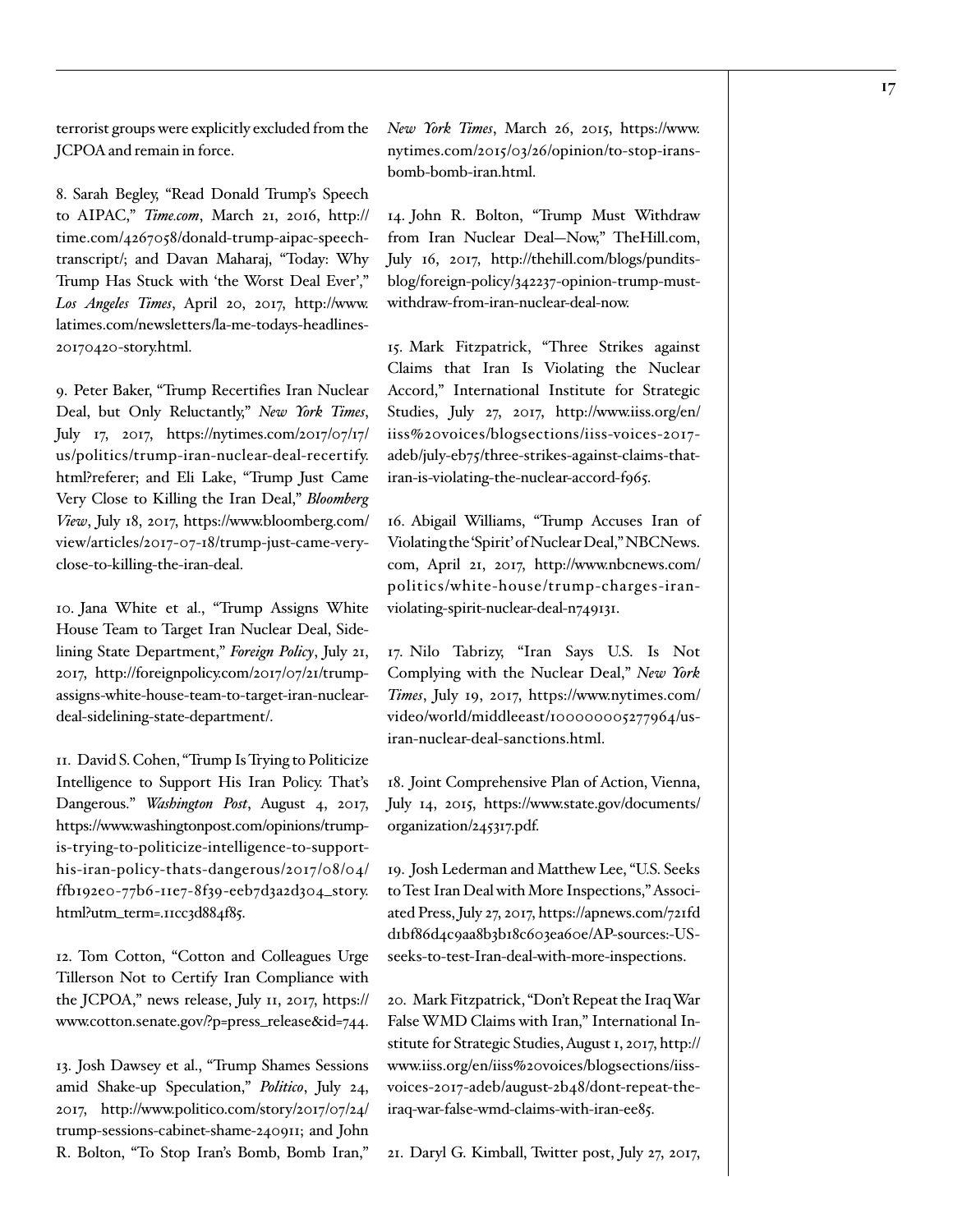4:32 a.m., [https://twitter.com/DarylGKimball/](https://twitter.com/DarylGKimball/status/890535433607815168) [status/890535433607815168](https://twitter.com/DarylGKimball/status/890535433607815168).

<span id="page-17-0"></span>22. Ibid.

<span id="page-17-1"></span>23. Fitzpatrick, "Don't Repeat the Iraq War False WMD Claims with Iran."

<span id="page-17-2"></span>24. Steve Andreasen and Steven Simon, "Is Trump Scheming to Kill the Iran Deal?" *New York Times*, August 2, 2017, [https://www.nytimes.](https://www.nytimes.com/2017/08/02/opinion/trump-killing-iran-nuclear-deal.html?ref=opinion&_r=1) [com/2017/08/02/opinion/trump-killing-iran](https://www.nytimes.com/2017/08/02/opinion/trump-killing-iran-nuclear-deal.html?ref=opinion&_r=1)[nuclear-deal.html?ref=opinion&\\_r=1.](https://www.nytimes.com/2017/08/02/opinion/trump-killing-iran-nuclear-deal.html?ref=opinion&_r=1)

<span id="page-17-3"></span>25. Matthew Rosenberg and Adam Goldman, "C.I.A. Names the 'Dark Prince' to Run Iran Operations, Signaling a Tougher Stance," *New York Times*, June 2, 2017, [https://www.nytimes.](https://www.nytimes.com/2017/06/02/world/middleeast/cia-iran-dark-prince-michael-dandrea.html) [com/2017/06/02/world/middleeast/cia-iran-dark](https://www.nytimes.com/2017/06/02/world/middleeast/cia-iran-dark-prince-michael-dandrea.html)[prince-michael-dandrea.html.](https://www.nytimes.com/2017/06/02/world/middleeast/cia-iran-dark-prince-michael-dandrea.html)

<span id="page-17-4"></span>26. Eliana Johnson et al., "McMaster Dismisses another Flynn Hire from National Security Council," *Politico*, August 2, 2017, [http://www.](http://www.politico.com/story/2017/08/02/mcmaster-national-security-council-241264) politico.com/story/2017/08/02/mcmaster[national-security-council-241264.](http://www.politico.com/story/2017/08/02/mcmaster-national-security-council-241264)

<span id="page-17-5"></span>27. Eric Pelofsky, "Tillerson's 'Peaceful' Regime Change for Iran: Really? And What Comes Next?" *Just Security*, June 26, 2017, [https://www.](https://www.justsecurity.org/42531/tillersons-peaceful-regime-change-position-iran-really-and-next/) [justsecurity.org/42531/tillersons-peaceful-regime](https://www.justsecurity.org/42531/tillersons-peaceful-regime-change-position-iran-really-and-next/)[change-position-iran-really-and-next/](https://www.justsecurity.org/42531/tillersons-peaceful-regime-change-position-iran-really-and-next/).

<span id="page-17-6"></span>28. Michael Crowley, "Trump Allies Push White House to Consider Regime Change in Tehran," *Politico*, June 25, 2017, [http://www.](http://www.politico.com/story/2017/06/25/trump-iran-foreign-policy-regime-change-239930) [politico.com/story/2017/06/25/trump-iran](http://www.politico.com/story/2017/06/25/trump-iran-foreign-policy-regime-change-239930)[foreign-policy-regime-change-239930](http://www.politico.com/story/2017/06/25/trump-iran-foreign-policy-regime-change-239930). Crowley reports: "National Security Council spokesman Michael Anton said that manipulating Iran's internal politics is not currently a U.S. goal—nor among the 'objectives' set in the initial stage of the White House's routine Iran policy review."

<span id="page-17-7"></span>29. Rep. Mike Pompeo (R-Kan.), "One Year Later, Obama's Iran Nuclear Deal Puts Us at Increased Risk," FoxNews.com, July 14, 2016, [http://www.](http://www.foxnews.com/opinion/2016/07/14/rep-mike-pompeo-one-year-later-obama-s-iran-nuclear-deal-puts-us-at-increased-risk.html) [foxnews.com/opinion/2016/07/14/rep-mike-](http://www.foxnews.com/opinion/2016/07/14/rep-mike-pompeo-one-year-later-obama-s-iran-nuclear-deal-puts-us-at-increased-risk.html) [pompeo-one-year-later-obama-s-iran-nuclear](http://www.foxnews.com/opinion/2016/07/14/rep-mike-pompeo-one-year-later-obama-s-iran-nuclear-deal-puts-us-at-increased-risk.html)[deal-puts-us-at-increased-risk.html.](http://www.foxnews.com/opinion/2016/07/14/rep-mike-pompeo-one-year-later-obama-s-iran-nuclear-deal-puts-us-at-increased-risk.html)

<span id="page-17-8"></span>30. Sean Higgins, "Tom Cotton Wants 'Regime Change' in Iran to Be Official US Policy," *Washington Examiner*, June 25, 2017, [http://www.](http://www.washingtonexaminer.com/tom-cotton-wants-regime-change-in-iran-to-be-official-us-policy/article/2627035) [washingtonexaminer.com/tom-cotton-wants](http://www.washingtonexaminer.com/tom-cotton-wants-regime-change-in-iran-to-be-official-us-policy/article/2627035)[regime-change-in-iran-to-be-official-us-policy/](http://www.washingtonexaminer.com/tom-cotton-wants-regime-change-in-iran-to-be-official-us-policy/article/2627035) [article/2627035](http://www.washingtonexaminer.com/tom-cotton-wants-regime-change-in-iran-to-be-official-us-policy/article/2627035).

<span id="page-17-9"></span>31. Teddy Fischer, "Full Transcript: Defense Secretary James Mattis' Interview with *The Islander*," *Islander*, June 20, 2017, [http://](http://mihsislander.org/2017/06/full-transcript-james-mattis-interview/) [mihsislander.org/2017/06/full-transcript-james](http://mihsislander.org/2017/06/full-transcript-james-mattis-interview/)[mattis-interview/](http://mihsislander.org/2017/06/full-transcript-james-mattis-interview/).

<span id="page-17-10"></span>32. Crowley, "Trump Allies Push White House."

<span id="page-17-11"></span>33. John R. Bolton, "Iran: Regime Change Is Within Reach," Gatestone Institute, July 3, 2017, [https://www.gatestoneinstitute.org/10620/iran](https://www.gatestoneinstitute.org/10620/iran-regime-change)[regime-change](https://www.gatestoneinstitute.org/10620/iran-regime-change).

<span id="page-17-12"></span>34. Joseph I. Lieberman, "How We Must Get Tougher on Iran," *Hartford Courant*, December 11, 2016, [http://www.courant.com/opinion/op-ed/](http://www.courant.com/opinion/op-ed/iran-comment-20161209-story.html) [iran-comment-20161209-story.html](http://www.courant.com/opinion/op-ed/iran-comment-20161209-story.html).

<span id="page-17-13"></span>35. H.R.3364 - Countering America's Adversaries Through Sanctions Act, https://www.congress. gov/bill/115th-congress/house-bill/3364/ text?r=1#toc-HDF13D34A07124A16A0831FC DB8942928.

<span id="page-17-14"></span>36. Julian Pecquet, "Senate Tones Down Iran Sanctions Bill after Input from Obama Team," *Al Monitor*, May 25, 2017, [http://www.al-monitor.](http://www.al-monitor.com/pulse/originals/2017/05/senate-tone-down-iran-sanctions-bill-obama-team.html) [com/pulse/originals/2017/05/senate-tone-down](http://www.al-monitor.com/pulse/originals/2017/05/senate-tone-down-iran-sanctions-bill-obama-team.html)[iran-sanctions-bill-obama-team.html](http://www.al-monitor.com/pulse/originals/2017/05/senate-tone-down-iran-sanctions-bill-obama-team.html).

<span id="page-17-15"></span>37. Bernie Sanders, "Sanders Statement on Iran and Russia Sanctions," news release, June 15, 2017, [https://www.sanders.senate.gov/newsroom/press](https://www.sanders.senate.gov/newsroom/press-releases/sanders-statement-on-iran-and-russia-sanctions)[releases/sanders-statement-on-iran-and-russia](https://www.sanders.senate.gov/newsroom/press-releases/sanders-statement-on-iran-and-russia-sanctions)[sanctions.](https://www.sanders.senate.gov/newsroom/press-releases/sanders-statement-on-iran-and-russia-sanctions)

<span id="page-17-16"></span>38. Thomas Erdbrink, "Iranian Parliament, Facing U.S. Sanctions, Votes to Raise Military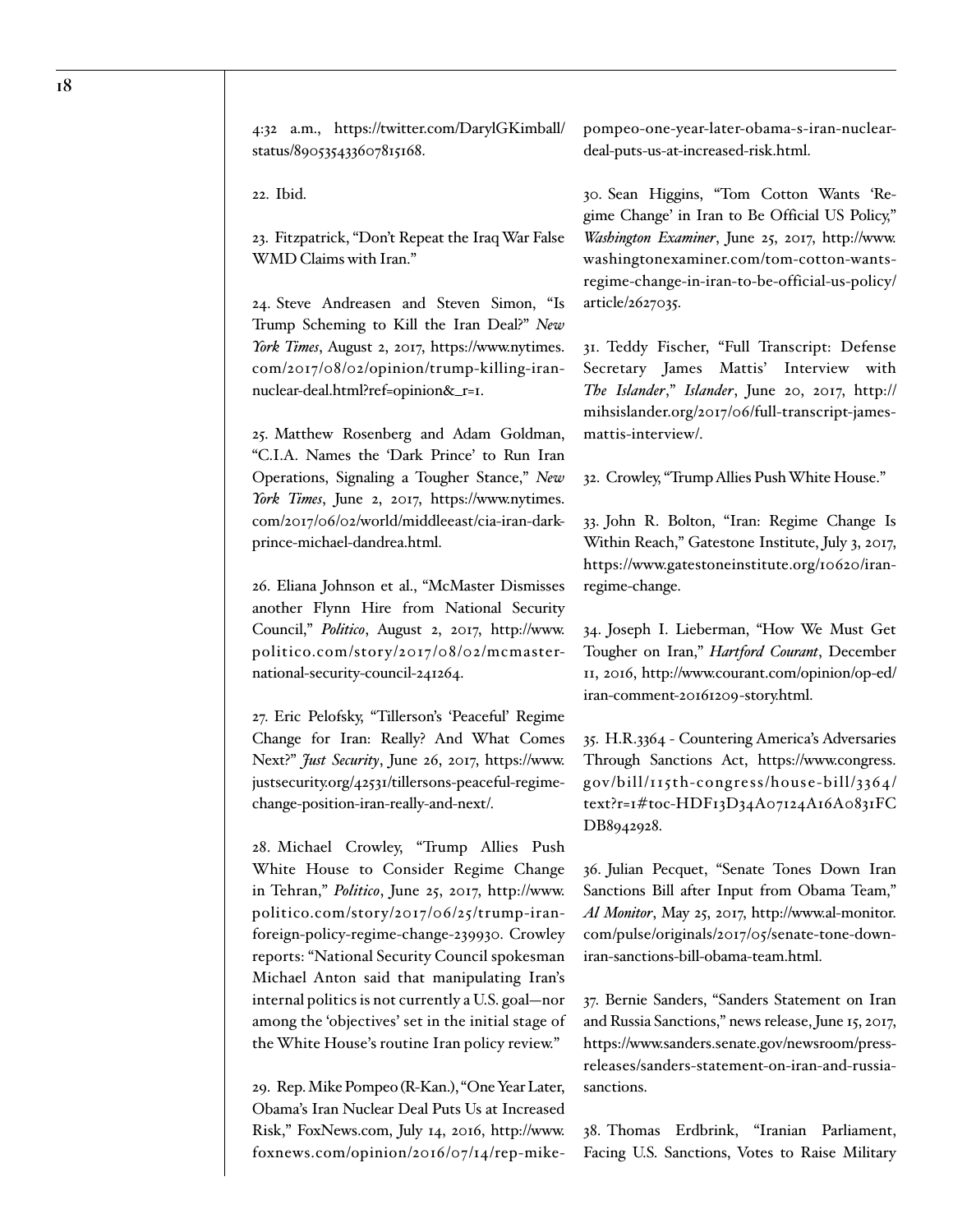Spending," *New York Times*, August 13, 2017, [https://www.nytimes.com/2017/08/13/world/](https://www.nytimes.com/2017/08/13/world/middleeast/iranian-parliament-facing-us-sanctions-vote-to-raise-defense-spending.html) [middleeast/iranian-parliament-facing-us](https://www.nytimes.com/2017/08/13/world/middleeast/iranian-parliament-facing-us-sanctions-vote-to-raise-defense-spending.html)[sanctions-vote-to-raise-defense-spending.](https://www.nytimes.com/2017/08/13/world/middleeast/iranian-parliament-facing-us-sanctions-vote-to-raise-defense-spending.html) [html;](https://www.nytimes.com/2017/08/13/world/middleeast/iranian-parliament-facing-us-sanctions-vote-to-raise-defense-spending.html) and Thomas Erdbrink, "Iran's President Threatens to Restart Nuclear Program," *New York Times*, August 15, 2017, [https://www.nytimes.](https://www.nytimes.com/2017/08/15/world/middleeast/iran-nuclear-hassan-rouhani-us.html) [com/2017/08/15/world/middleeast/iran-nuclear](https://www.nytimes.com/2017/08/15/world/middleeast/iran-nuclear-hassan-rouhani-us.html)[hassan-rouhani-us.html](https://www.nytimes.com/2017/08/15/world/middleeast/iran-nuclear-hassan-rouhani-us.html).

<span id="page-18-0"></span>39. Ray Takeyh, "Taking on Iran," *National Review*, December 31, 2016, [https://www.nationalreview.](https://www.nationalreview.com/magazine/2016-12-31-0000/donald-trump-iran-policy) [com/magazine/2016-12-31-0000/donald-trump](https://www.nationalreview.com/magazine/2016-12-31-0000/donald-trump-iran-policy)[iran-policy.](https://www.nationalreview.com/magazine/2016-12-31-0000/donald-trump-iran-policy)

<span id="page-18-1"></span>40. The Editors, "Certifiable Madness," *National Review* (online), July 19, 2017, [http://www.](http://www.nationalreview.com/article/449636/iran-nuclear-deal-recertification) [nationalreview.com/article/449636/iran-nuclear](http://www.nationalreview.com/article/449636/iran-nuclear-deal-recertification)[deal-recertification.](http://www.nationalreview.com/article/449636/iran-nuclear-deal-recertification)

<span id="page-18-2"></span>41. Agence France-Presse, "EU Says All Parties Sticking to Iran Nuclear Deal," *Al Monitor*, August 3, 2017, [http://www.al-monitor.com/pulse/](http://www.al-monitor.com/pulse/afp/2017/08/iran-us-sanctions-eu.html) [afp/2017/08/iran-us-sanctions-eu.html](http://www.al-monitor.com/pulse/afp/2017/08/iran-us-sanctions-eu.html).

<span id="page-18-3"></span>42. "Russia Says 'a Pity' U.S. Casts Doubt on Iran Nuclear Deal," August 11, 2017, https:// www.reuters.com/article/us-iran-nuclear-russiausa/russia-says-a-pity-u-s-casts-doubt-on-irannuclear-deal-idUSKBN1AR1AU.

<span id="page-18-4"></span>43. Carl Bildt, "If Trump Blows Up the Iran Deal, He'll Cause a Meltdown in Europe, Too," *Washington Post*, August 1, 2017, [https://www.](https://www.washingtonpost.com/news/global-opinions/wp/2017/08/01/if-trump-blows-up-the-iran-deal-hell-cause-a-meltdown-in-europe-too/?tid=ss_tw-bottom&utm_term=.2ccafdaaae51) [washingtonpost.com/news/global-opinions/](https://www.washingtonpost.com/news/global-opinions/wp/2017/08/01/if-trump-blows-up-the-iran-deal-hell-cause-a-meltdown-in-europe-too/?tid=ss_tw-bottom&utm_term=.2ccafdaaae51) [wp/2017/08/01/if-trump-blows-up-the-iran-deal](https://www.washingtonpost.com/news/global-opinions/wp/2017/08/01/if-trump-blows-up-the-iran-deal-hell-cause-a-meltdown-in-europe-too/?tid=ss_tw-bottom&utm_term=.2ccafdaaae51)[hell-cause-a-meltdown-in-europe-too/?tid=ss\\_tw](https://www.washingtonpost.com/news/global-opinions/wp/2017/08/01/if-trump-blows-up-the-iran-deal-hell-cause-a-meltdown-in-europe-too/?tid=ss_tw-bottom&utm_term=.2ccafdaaae51)[bottom&utm\\_term=.2ccafdaaae51](https://www.washingtonpost.com/news/global-opinions/wp/2017/08/01/if-trump-blows-up-the-iran-deal-hell-cause-a-meltdown-in-europe-too/?tid=ss_tw-bottom&utm_term=.2ccafdaaae51).

<span id="page-18-5"></span>44. Staff, "Rouhani: We Must Not Get Caught in U.S. 'Trap'," *Al Monitor*, July 19, 2017, http://www. al-monitor.com/pulse/originals/2017/07/iranrouhani-reaction-us-sanctions-trump-jcpoa-trap. html#ixzz4qVnbU2P9.

<span id="page-18-6"></span>45. Akbar Torbat, "Impact of the U.S. Trade and Financial Sanctions on Iran," *World Economy* 28, no. 3 (March 2005): 407–34; and Kenneth Katzman,

"Iran Sanctions," CRS Report RS20871, Congressional Research Service, October 11, 2013, p. 50.

<span id="page-18-7"></span>46. Greg Bruno and Toni Johnson, "The Lengthening List of Iran Sanctions," Council on Foreign Relations report, July 31, 2012.

<span id="page-18-8"></span>47. Anthony Cordesman et al., *The U.S. and Iran: Sanctions, Energy, Arms Control and Regime Change* (Washington: Center for Strategic and International Studies, 2013).

<span id="page-18-9"></span>48. Michael Jacobson, "Sanctions against Iran: A Promising Struggle," *Washington Quarterly* 31, no. 3 (2008): 69–88.

<span id="page-18-10"></span>49. Erin Cunningham, "The United States and Europe Are on a Collision Course over Iran," *Washington Post*, July 14, 2017, [https://www.](https://www.washingtonpost.com/world/middle_east/the-united-states-and-europe-are-on-a-collision-course-over-iran/2017/07/14/e7b70108-657c-11e7-94ab-5b1f0ff459df_story.html) [washingtonpost.com/world/middle\\_east/the](https://www.washingtonpost.com/world/middle_east/the-united-states-and-europe-are-on-a-collision-course-over-iran/2017/07/14/e7b70108-657c-11e7-94ab-5b1f0ff459df_story.html)[united-states-and-europe-are-on-a-collision](https://www.washingtonpost.com/world/middle_east/the-united-states-and-europe-are-on-a-collision-course-over-iran/2017/07/14/e7b70108-657c-11e7-94ab-5b1f0ff459df_story.html)[course-over-iran/2017/07/14/e7b70108-657c-11e7-](https://www.washingtonpost.com/world/middle_east/the-united-states-and-europe-are-on-a-collision-course-over-iran/2017/07/14/e7b70108-657c-11e7-94ab-5b1f0ff459df_story.html) [94ab-5b1f0ff459df\\_story.html.](https://www.washingtonpost.com/world/middle_east/the-united-states-and-europe-are-on-a-collision-course-over-iran/2017/07/14/e7b70108-657c-11e7-94ab-5b1f0ff459df_story.html)

<span id="page-18-11"></span>50. Indeed, at least one survey found that even the economic impact of targeted sanctions tended to be limited. These countries did no worse than comparable countries in terms of GDP growth or other key economic measures, though investment prospects did seem to drop. See Elizabeth Rosenberg et al., *The New Tools of Economic Warfare: Effects and Effectiveness of Contemporary U.S. Financial Sanctions* (Washington: Center for a New American Security, April 2016), [https://](https://s3.amazonaws.com/files.cnas.org/documents/CNASReport-EconomicWarfare-160408v02.pdf) [s3.amazonaws.com/files.cnas.org/documents/](https://s3.amazonaws.com/files.cnas.org/documents/CNASReport-EconomicWarfare-160408v02.pdf) [CNASReport-EconomicWarfare-160408v02.](https://s3.amazonaws.com/files.cnas.org/documents/CNASReport-EconomicWarfare-160408v02.pdf) [pdf](https://s3.amazonaws.com/files.cnas.org/documents/CNASReport-EconomicWarfare-160408v02.pdf).

<span id="page-18-12"></span>51. Arne Tostensen and Beate Bull, "Are Smart Sanctions Feasible?" *World Politics* 54, no. 3 (2002): 377.

<span id="page-18-13"></span>52. Gary Hufbauer et al., *Economic Sanctions Reconsidered,* 2nd ed. (Washington: Peterson Institute for International Economics, 1990).

<span id="page-18-14"></span>53. Thomas Biersteker et al., *Targeted Sanctions: The Impacts and Effectiveness of United Nations*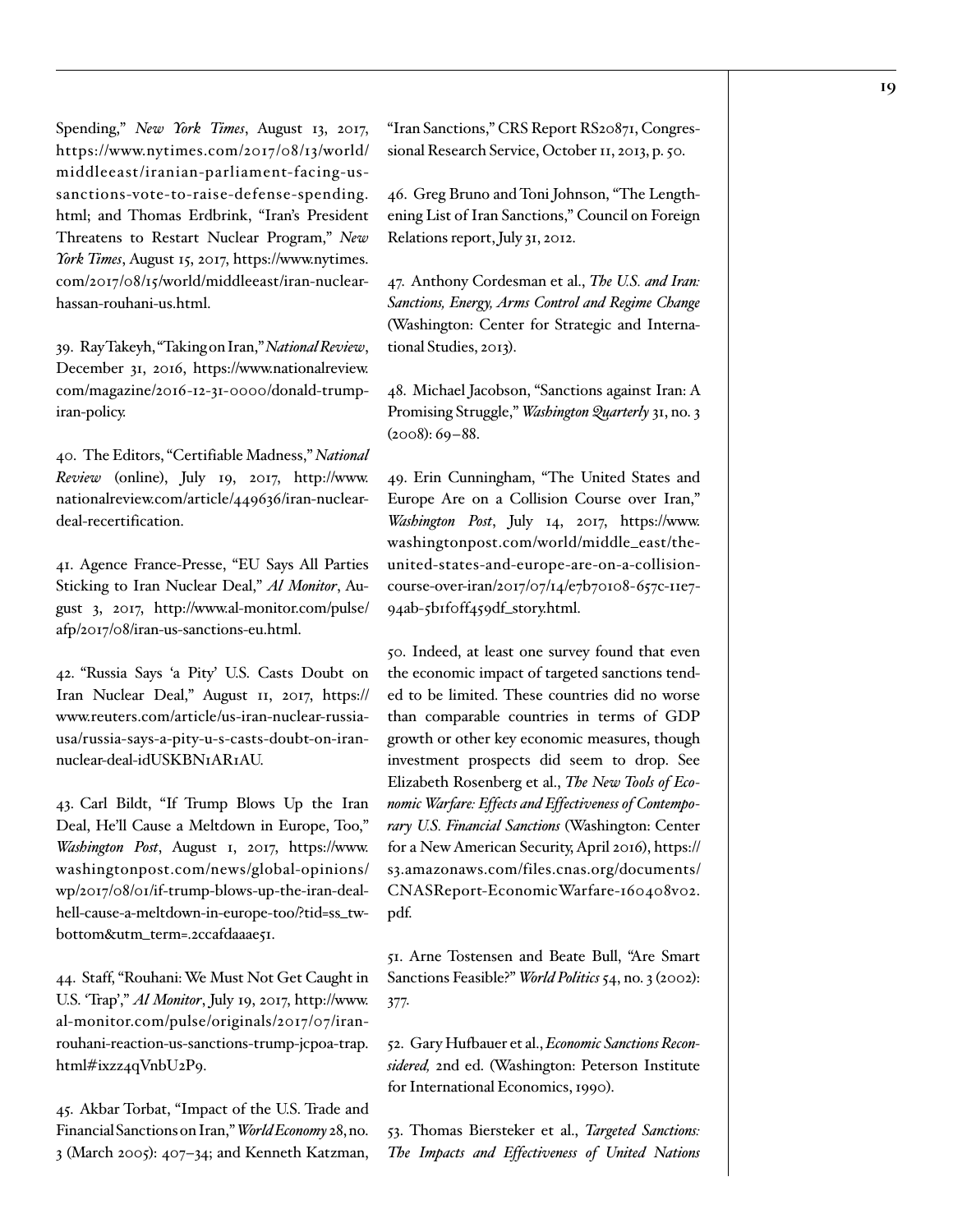*Action* (New York: Cambridge University Press, 2016), p. 236.

<span id="page-19-0"></span>54. Rosenberg et al., "The New Tools of Economic Warfare."

<span id="page-19-1"></span>55. Biersteker, Tourinho, and Eckert, *Targeted Sanctions*, p. 243.

<span id="page-19-2"></span>56. The late 1990s saw substantial high-profile academic debate on the topic, though there were few empirical findings. See Robert Pape, "Why Economic Sanctions Do Not Work," *International Security* 22, no. 2 (1997): 90–136; David Baldwin and Robert Pape, "Correspondence: Evaluating Economic Sanctions," *International Security* 23, no. 2 (1998): 189–98; and David Baldwin, "The Sanctions Debate and the Logic of Choice," *International Security* 24, no. 3 (1999/2000): 80–107, among others.

<span id="page-19-3"></span>57. Pape, "Why Economic Sanctions Do Not Work," p. 106.

<span id="page-19-4"></span>58. Katherine Bauer, Blumenstein-Katz Family Fellow, The Washington Institute for Near East Policy, "Iran on Notice," Testimony before the House Committee on Foreign Affairs, 114th Cong., 1st sess., February 16, 2017, [http://www.](http://www.washingtoninstitute.org/uploads/Documents/testimony/BauerTestimony_20170216-final4.pdf) [washingtoninstitute.org/uploads/Documents/](http://www.washingtoninstitute.org/uploads/Documents/testimony/BauerTestimony_20170216-final4.pdf) [testimony/BauerTestimony\\_20170216-final4.](http://www.washingtoninstitute.org/uploads/Documents/testimony/BauerTestimony_20170216-final4.pdf) [pdf.](http://www.washingtoninstitute.org/uploads/Documents/testimony/BauerTestimony_20170216-final4.pdf)

<span id="page-19-5"></span>59. Daniel L. Byman, senior fellow, Center for Middle East Policy at the Brookings Institution, "Nuclear Deal Fallout: The Global Threat of Iran," Testimony before the House Committee on Foreign Affairs Subcommittee on Terrorism, Nonproliferation, and Trade, 114th Cong., 1st sess., May 24, 2017, [https://www.brookings.edu/](https://www.brookings.edu/wp-content/uploads/2017/05/the-global-threat-of-iran.pdf) [wp-content/uploads/2017/05/the-global-threat](https://www.brookings.edu/wp-content/uploads/2017/05/the-global-threat-of-iran.pdf)[of-iran.pdf.](https://www.brookings.edu/wp-content/uploads/2017/05/the-global-threat-of-iran.pdf)

<span id="page-19-6"></span>60. Katherine Zimmerman, "Pushing Back on Iran: Options in Yemen," American Enterprise Institute Critical Threats Project, February 7, 2017, [https://www.criticalthreats.org/analysis/pushing](https://www.criticalthreats.org/analysis/pushing-back-on-iran-policy-options-in-yemen)[back-on-iran-policy-options-in-yemen.](https://www.criticalthreats.org/analysis/pushing-back-on-iran-policy-options-in-yemen)

<span id="page-19-7"></span>61. Avner Golov et al., "After the Joint Comprehensive Plan of Action: A Game Plan for the United States," Center for a New American Security, October 19, 2015, [https://www.](https://www.cnas.org/publications/reports/after-the-joint-comprehensive-plan-of-action-a-game-plan-for-the-united-states) [cnas.org/publications/reports/after-the-joint](https://www.cnas.org/publications/reports/after-the-joint-comprehensive-plan-of-action-a-game-plan-for-the-united-states)[comprehensive-plan-of-action-a-game-plan-for](https://www.cnas.org/publications/reports/after-the-joint-comprehensive-plan-of-action-a-game-plan-for-the-united-states)[the-united-states](https://www.cnas.org/publications/reports/after-the-joint-comprehensive-plan-of-action-a-game-plan-for-the-united-states).

<span id="page-19-8"></span>62. Colin H. Kahl et al., "A Strategy for Ending the Syrian Civil War," Center for a New American Security, June 7, 2017, [https://www.](https://www.cnas.org/publications/reports/a-strategy-for-ending-the-syrian-civil-war) [cnas.org/publications/reports/a-strategy-for](https://www.cnas.org/publications/reports/a-strategy-for-ending-the-syrian-civil-war)[ending-the-syrian-civil-war.](https://www.cnas.org/publications/reports/a-strategy-for-ending-the-syrian-civil-war)

<span id="page-19-9"></span>63. Kate Brannen et al., "White House Officials Push for Widening War in Syria over Pentagon Objections," *Foreign Policy*, June 16, 2017, [http://](http://foreignpolicy.com/2017/06/16/white-house-officials-push-for-widening-war-in-syria-over-pentagon-objections/) [foreignpolicy.com/2017/06/16/white-house](http://foreignpolicy.com/2017/06/16/white-house-officials-push-for-widening-war-in-syria-over-pentagon-objections/)[officials-push-for-widening-war-in-syria-over](http://foreignpolicy.com/2017/06/16/white-house-officials-push-for-widening-war-in-syria-over-pentagon-objections/)[pentagon-objections/](http://foreignpolicy.com/2017/06/16/white-house-officials-push-for-widening-war-in-syria-over-pentagon-objections/).

<span id="page-19-10"></span>64. Nader Uskowi, "A New Battlespace in Syria: Prospects for U.S. Policy," Washington Institute for Near East Policy, June 20, 2017, [http://www.](http://www.washingtoninstitute.org/policy-analysis/view/a-new-battlespace-in-syria-prospects-for-u.s.-policy) [washingtoninstitute.org/policy-analysis/view/a](http://www.washingtoninstitute.org/policy-analysis/view/a-new-battlespace-in-syria-prospects-for-u.s.-policy)[new-battlespace-in-syria-prospects-for-u.s.-policy.](http://www.washingtoninstitute.org/policy-analysis/view/a-new-battlespace-in-syria-prospects-for-u.s.-policy)

<span id="page-19-11"></span>65. Max Peck, "Doubling Down on Damascus: Iran's Military Surge to Save the Assad Regime," Foundation for Defense of Democracies, January 2016, [http://www.defenddemocracy.org/content/](http://www.defenddemocracy.org/content/uploads/documents/Doubling_Down_on_Damascus.pdf) [uploads/documents/Doubling\\_Down\\_on\\_](http://www.defenddemocracy.org/content/uploads/documents/Doubling_Down_on_Damascus.pdf) [Damascus.pdf](http://www.defenddemocracy.org/content/uploads/documents/Doubling_Down_on_Damascus.pdf).

<span id="page-19-12"></span>66. Jennifer Cafarella et al., "America's Way Ahead in Syria," Institute for the Study of War and American Enterprise Institute Critical Threats Project, March 2017, [https://www.criticalthreats.](https://www.criticalthreats.org/wp-content/uploads/2017/03/ISW-CTP-Recommended-Course-of-Action-in-Syria-and-Iraq-March-2017.pdf) [org/wp-content/uploads/2017/03/ISW-CTP-](https://www.criticalthreats.org/wp-content/uploads/2017/03/ISW-CTP-Recommended-Course-of-Action-in-Syria-and-Iraq-March-2017.pdf)[Recommended-Course-of-Action-in-Syria-and-](https://www.criticalthreats.org/wp-content/uploads/2017/03/ISW-CTP-Recommended-Course-of-Action-in-Syria-and-Iraq-March-2017.pdf)[Iraq-March-2017.pdf](https://www.criticalthreats.org/wp-content/uploads/2017/03/ISW-CTP-Recommended-Course-of-Action-in-Syria-and-Iraq-March-2017.pdf).

<span id="page-19-13"></span>67. Frederick W. Kagan et al., "Competing Visions for Syria and Iraq: The Myth of an Anti-ISIS Grand Coalition," Institute for the Study of War and American Enterprise Institute Critical Threats Project, January 2016, [http://](http://www.understandingwar.org/sites/default/files/PLANEX%20Report%202%20FINALFINAL.pdf) [www.understandingwar.org/sites/default/files/](http://www.understandingwar.org/sites/default/files/PLANEX%20Report%202%20FINALFINAL.pdf)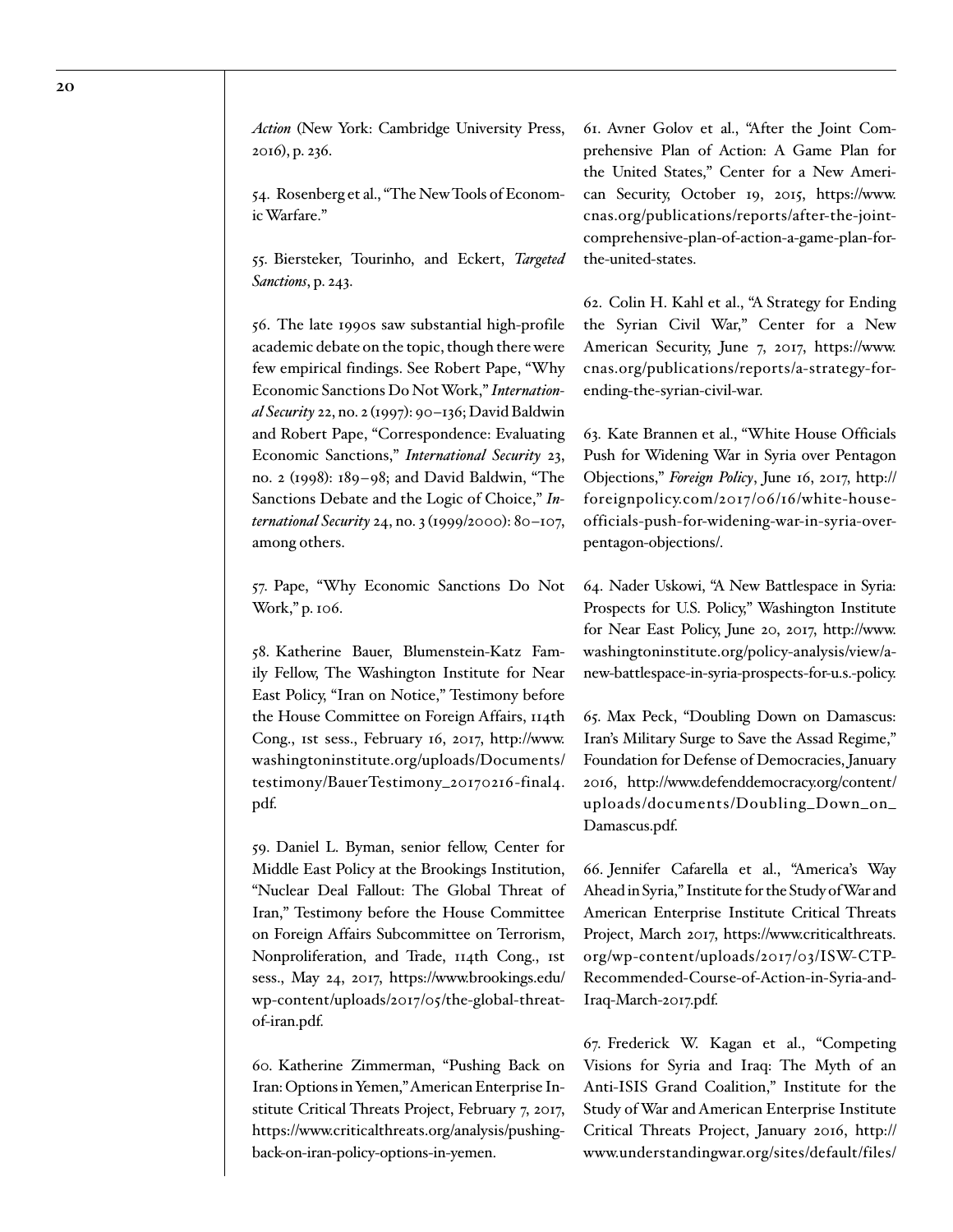[PLANEX%20Report%202%20FINALFINAL.](http://www.understandingwar.org/sites/default/files/PLANEX%20Report%202%20FINALFINAL.pdf) [pdf.](http://www.understandingwar.org/sites/default/files/PLANEX%20Report%202%20FINALFINAL.pdf)

<span id="page-20-0"></span>68. Marc Lynch, *The New Arab Wars: Uprisings and Anarchy in the Middle East* (New York: Public Affairs, 2016).

<span id="page-20-1"></span>69. Ishaan Tharoor, "The Persian Gulf Crisis over Qatar, Explained," *Washington Post*, June 6, 2017, [https://www.washingtonpost.com/news/](https://www.washingtonpost.com/news/worldviews/wp/2017/06/06/the-persian-gulf-crisis-over-qatar-explained/) [worldviews/wp/2017/06/06/the-persian-gulf](https://www.washingtonpost.com/news/worldviews/wp/2017/06/06/the-persian-gulf-crisis-over-qatar-explained/)[crisis-over-qatar-explained/.](https://www.washingtonpost.com/news/worldviews/wp/2017/06/06/the-persian-gulf-crisis-over-qatar-explained/)

<span id="page-20-2"></span>70. Embassy of the Kingdom of Saudi Arabia in the United States, "Joint Statement on the Formation of the Islamic Military Alliance to Fight Terrorism," December 15, 2015, [http://embassies.](http://embassies.mofa.gov.sa/sites/usa/EN/PublicAffairs/Statements/Pages/Joint-Statement-on-the-Formation-of-the-Islamic-Military-Alliance.aspx) [mofa.go v.sa/sites/usa/EN/PublicAffairs/](http://embassies.mofa.gov.sa/sites/usa/EN/PublicAffairs/Statements/Pages/Joint-Statement-on-the-Formation-of-the-Islamic-Military-Alliance.aspx) [Statements/Pages/Joint-Statement-on-the-](http://embassies.mofa.gov.sa/sites/usa/EN/PublicAffairs/Statements/Pages/Joint-Statement-on-the-Formation-of-the-Islamic-Military-Alliance.aspx)[Formation-of-the-Islamic-Military-Alliance.](http://embassies.mofa.gov.sa/sites/usa/EN/PublicAffairs/Statements/Pages/Joint-Statement-on-the-Formation-of-the-Islamic-Military-Alliance.aspx) [aspx](http://embassies.mofa.gov.sa/sites/usa/EN/PublicAffairs/Statements/Pages/Joint-Statement-on-the-Formation-of-the-Islamic-Military-Alliance.aspx).

<span id="page-20-3"></span>71. Byman, "Nuclear Deal Fallout"; Golov et al., "After the Joint Comprehensive Plan of Action"; and Cafarella et al., "America's Way Ahead in Syria."

<span id="page-20-4"></span>72. David C. Hendrickson and Robert W. Tucker, "Revisions in Need of Revising: What Went Wrong in the Iraq War," *Survival* 47, no. 2 (2005): 7–32; and Jonathan Marcus, "Factors behind the Precipitate Collapse of Iraq's Army," *BBC News*, June 13, 2014, [http://www.bbc.com/news/world](http://www.bbc.com/news/world-middle-east-27838435)[middle-east-27838435.](http://www.bbc.com/news/world-middle-east-27838435)

<span id="page-20-5"></span>73. Although comprehensive figures are difficult to come by, the International Institute for Strategic Studies estimates that there are around 7,000 U.S. service members in Afghanistan; 5,000 in Iraq; 2,000 in Jordan; 13,000 in Kuwait; 5,000 in Bahrain; 8,000 in Qatar; 400 in Saudi Arabia; and 5,000 in the United Arab Emirates. Data are from the International Institute for Strategic Studies, *The Military Balance, 2016* (New York: Routledge, 2016).

<span id="page-20-6"></span>74. Marcus Weisgerber, "How Many U.S. Troops Were Killed by Iranian IEDs in Iraq?" *Defense*  *One*, September 8, 2015, [www.defenseone.com/](http://www.defenseone.com/news/2015/09/how-many-us-troops-were-killed-iranian-ieds-iraq/120524/) [news/2015/09/how-many-us-troops-were-killed](http://www.defenseone.com/news/2015/09/how-many-us-troops-were-killed-iranian-ieds-iraq/120524/)[iranian-ieds-iraq/120524/](http://www.defenseone.com/news/2015/09/how-many-us-troops-were-killed-iranian-ieds-iraq/120524/).

<span id="page-20-7"></span>75. Daniel L. Byman, senior fellow, Center for Middle East Policy at the Brookings Institution, "Hezbollah's Growing Threat against U.S. National Security Interests in the Middle East," Testimony before the House Committee on Foreign Affairs' Subcommittee on the Middle East and North Africa, 113th Cong., 2nd sess., March 22, 2016, [https://www.brookings.edu/testimonies/](https://www.brookings.edu/testimonies/hezbollahs-growing-threat-against-u-s-national-security-interests-in-the-middle-east/) [hezbollahs-growing-threat-against-u-s-national](https://www.brookings.edu/testimonies/hezbollahs-growing-threat-against-u-s-national-security-interests-in-the-middle-east/)[security-interests-in-the-middle-east/](https://www.brookings.edu/testimonies/hezbollahs-growing-threat-against-u-s-national-security-interests-in-the-middle-east/).

<span id="page-20-8"></span>76. Kevin Peraino et al., "Eye for an Eye," *Newsweek*, August 14, 2006.

<span id="page-20-9"></span>77. Michael Rubin, "Iran: The Case for 'Regime Change'," *Commentary*, April 1, 2010, [https://www.](https://www.commentarymagazine.com/articles/iran-the-case-for-regime-change/) [commentarymagazine.com/articles/iran-the](https://www.commentarymagazine.com/articles/iran-the-case-for-regime-change/)[case-for-regime-change/](https://www.commentarymagazine.com/articles/iran-the-case-for-regime-change/).

<span id="page-20-10"></span>78. Reuel Gerecht and Ray Takeyh, "How Trump Can Help Cripple the Iranian Regime," *Washington Post*, April 7, 2017, [https://www.washingtonpost.](https://www.washingtonpost.com/news/global-opinions/wp/2017/04/07/how-trump-can-help-cripple-the-iranian-regime/) [com/news/global-opinions/wp/2017/04/07/how](https://www.washingtonpost.com/news/global-opinions/wp/2017/04/07/how-trump-can-help-cripple-the-iranian-regime/)[trump-can-help-cripple-the-iranian-regime/](https://www.washingtonpost.com/news/global-opinions/wp/2017/04/07/how-trump-can-help-cripple-the-iranian-regime/).

<span id="page-20-11"></span>79. Mark Dubowitz, "Confront Iran the Reagan Way," *Wall Street Journal*, July 4, 2017, [https://](https://www.wsj.com/articles/confront-iran-the-reagan-way-1499197879) [www.wsj.com/articles/confront-iran-the-reagan](https://www.wsj.com/articles/confront-iran-the-reagan-way-1499197879)[way-1499197879.](https://www.wsj.com/articles/confront-iran-the-reagan-way-1499197879)

<span id="page-20-12"></span>80. Alexander B. Downes and Lindsey A. O'Rourke, "The Trump Administration Wants Regime Change in Iran. But Regime Change Usually Doesn't Work," *Washington Post*, July 31, 2017, [https://www.washingtonpost.com/news/monkey](https://www.washingtonpost.com/news/monkey-cage/wp/2017/07/31/some-in-d-c-want-regime-change-in-iran-good-luck-with-that/?nid&utm_term=.b3fb2d355551)[cage/wp/2017/07/31/some-in-d-c-want-regime](https://www.washingtonpost.com/news/monkey-cage/wp/2017/07/31/some-in-d-c-want-regime-change-in-iran-good-luck-with-that/?nid&utm_term=.b3fb2d355551)[change-in-iran-good-luck-with-that/?nid&utm\\_](https://www.washingtonpost.com/news/monkey-cage/wp/2017/07/31/some-in-d-c-want-regime-change-in-iran-good-luck-with-that/?nid&utm_term=.b3fb2d355551) [term=.b3fb2d355551.](https://www.washingtonpost.com/news/monkey-cage/wp/2017/07/31/some-in-d-c-want-regime-change-in-iran-good-luck-with-that/?nid&utm_term=.b3fb2d355551)

<span id="page-20-13"></span>81. Laura Rozen, "Iran Hawks, Bannon Loyalists Booted in White House Purge," *Al Monitor*, August 3, 2017, [http://www.al-monitor.com/pulse/](http://www.al-monitor.com/pulse/en/originals/2017/08/white-house-iran-hawks-bannon-purge-ezra-cohen-watnick.amp.html) [en/originals/2017/08/white-house-iran-hawks](http://www.al-monitor.com/pulse/en/originals/2017/08/white-house-iran-hawks-bannon-purge-ezra-cohen-watnick.amp.html)[bannon-purge-ezra-cohen-watnick.amp.html](http://www.al-monitor.com/pulse/en/originals/2017/08/white-house-iran-hawks-bannon-purge-ezra-cohen-watnick.amp.html).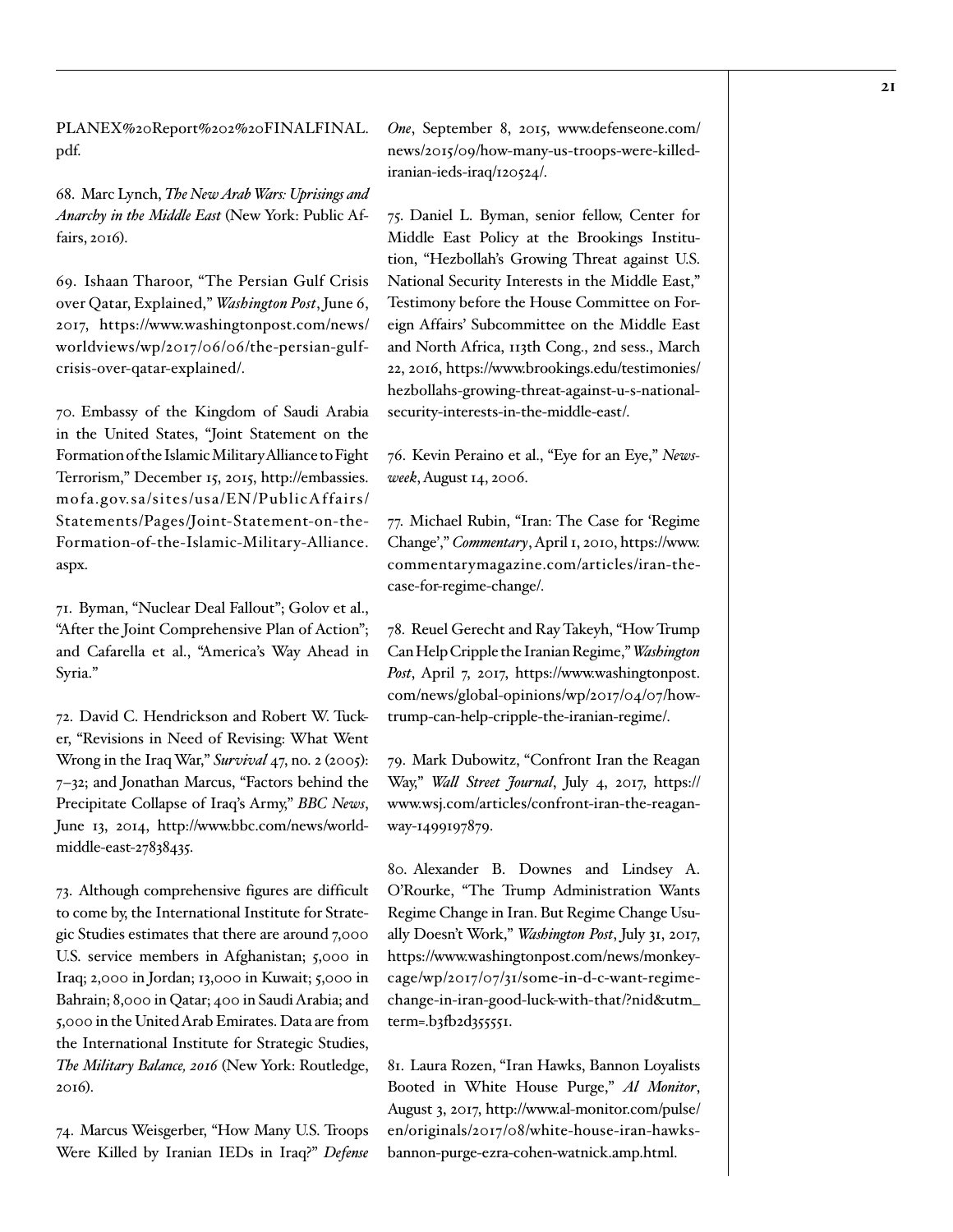<span id="page-21-0"></span>82. Mark Mazzetti, "C.I.A. Study of Covert Aid Fueled Skepticism about Helping Syrian Rebels," *New York Times*, October 14, 2014, [https://](https://www.nytimes.com/2014/10/15/us/politics/cia-study-says-arming-rebels-seldom-works.html) [www.nytimes.com/2014/10/15/us/politics/cia](https://www.nytimes.com/2014/10/15/us/politics/cia-study-says-arming-rebels-seldom-works.html)[study-says-arming-rebels-seldom-works.html.](https://www.nytimes.com/2014/10/15/us/politics/cia-study-says-arming-rebels-seldom-works.html)

<span id="page-21-1"></span>83. Alexander B. Downes and Lindsey A. O'Rourke, "You Can't Always Get What You Want: Why Foreign-Imposed Regime Change Seldom Improves Interstate Relations," *International Security* 41, no. 2 (Fall 2016): 43–89.

#### <span id="page-21-2"></span>84. Ibid.

<span id="page-21-3"></span>85. Downes and O'Rourke, "The Trump Administration Wants Regime Change in Iran. But Regime Change Usually Doesn't Work"; Goran Peic and Dan Reiter, "Foreign-Imposed Regime Change, State Power and Civil War Onset, 1920–2004," *British Journal of Political Science* 41, no. 3 (July 2011): 453–57; and Alexander B. Downes and Jonathan Monten, "Forced to Be Free?: Why Foreign-Imposed Regime Change Rarely Leads to Democratization," *International Security* 37, no. 4 (Spring 2013): 90–131.

<span id="page-21-4"></span>86. Sameer Lalwani, "Four Ways Forward in Afghanistan," *Foreign Affairs* (online), May 25, 2017, [https://www.foreignaffairs.com/articles/](https://www.foreignaffairs.com/articles/afghanistan/2017-05-25/four-ways-forward-afghanistan) [afghanistan/2017- 05-25/four-ways-forward](https://www.foreignaffairs.com/articles/afghanistan/2017-05-25/four-ways-forward-afghanistan)[afghanistan](https://www.foreignaffairs.com/articles/afghanistan/2017-05-25/four-ways-forward-afghanistan).

<span id="page-21-5"></span>87. Daniel Trotta, "Iraq War Cost More than \$2 Trillion: Study," Reuters, March 14, 2013, [https://](https://www.reuters.com/article/us-iraq-war-anniversary-idUSBRE92D0PG20130314) [www.reuters.com/article/us-iraq-war-anniversary](https://www.reuters.com/article/us-iraq-war-anniversary-idUSBRE92D0PG20130314)[idUSBRE92D0PG20130314](https://www.reuters.com/article/us-iraq-war-anniversary-idUSBRE92D0PG20130314).

<span id="page-21-6"></span>88. Alan J. Kuperman, "A Model Humanitarian Intervention? Reassessing NATO's Libya Campaign," *International Security* 38, no. 1 (Summer 2013): 105–36.

<span id="page-21-7"></span>89. Kenneth M. Pollack et al., "Which Path to Persia? Options for a New American Strategy toward Iran," Brookings Institution Analysis Paper no. 20, June 2009, p. 118.

<span id="page-21-8"></span>90. Scott Shane, "Iranian Dissidents Convince U.S.

to Drop Terror Label," *New York Times*, September 21, 2012, [http://www.nytimes.com/2012/09/22/](http://www.nytimes.com/2012/09/22/world/middleeast/iranian-opposition-group-mek-wins-removal-from-us-terrorist-list.html) [world/middleeast/iranian-opposition-group-mek](http://www.nytimes.com/2012/09/22/world/middleeast/iranian-opposition-group-mek-wins-removal-from-us-terrorist-list.html)[wins-removal-from-us-terrorist-list.html](http://www.nytimes.com/2012/09/22/world/middleeast/iranian-opposition-group-mek-wins-removal-from-us-terrorist-list.html).

<span id="page-21-9"></span>91. Michael Axworthy, "Regime Change in Iran Would Be a Disaster for Everyone," *Foreign Policy* (online), July 18, 2017, [http://foreignpolicy.](http://foreignpolicy.com/2017/07/18/regime-change-in-iran-would-be-a-disaster-for-everyone-trump-tillerson/) [com/2017/07/18/regime-change-in-iran-would](http://foreignpolicy.com/2017/07/18/regime-change-in-iran-would-be-a-disaster-for-everyone-trump-tillerson/)[be-a-disaster-for-everyone-trump-tillerson/](http://foreignpolicy.com/2017/07/18/regime-change-in-iran-would-be-a-disaster-for-everyone-trump-tillerson/); and Madison Schramm and Ariane M. Tabatabai, "Why Regime Change in Iran Wouldn't Work," *Foreign Affairs* (online), July 20, 2017, [https://](https://www.foreignaffairs.com/articles/persian-gulf/2017-07-20/why-regime-change-iran-wouldnt-work?cid=int-lea&pgtype=hpg) [www.foreignaffairs.com/articles/persian](https://www.foreignaffairs.com/articles/persian-gulf/2017-07-20/why-regime-change-iran-wouldnt-work?cid=int-lea&pgtype=hpg)[gulf/2017-07-20/why-regime-change-iran](https://www.foreignaffairs.com/articles/persian-gulf/2017-07-20/why-regime-change-iran-wouldnt-work?cid=int-lea&pgtype=hpg)[wouldnt-work?cid=int-lea&pgtype=hpg](https://www.foreignaffairs.com/articles/persian-gulf/2017-07-20/why-regime-change-iran-wouldnt-work?cid=int-lea&pgtype=hpg).

<span id="page-21-10"></span>92. Schramm and Tabatabai, "Why Regime Change in Iran Wouldn't Work."

<span id="page-21-11"></span>93. Axworthy, "Regime Change in Iran Would Be a Disaster for Everyone."

<span id="page-21-12"></span>94. Ibid.

<span id="page-21-13"></span>95. David Yaghoubian, *Ethnicity, Identity, and the Development of Nationalism in Iran* (Syracuse, NY: Syracuse University Press, 2014); and Ali M. Ansari, *The Politics of Nationalism in Modern Iran* (New York: Cambridge University Press, 2012).

<span id="page-21-14"></span>96. Seymour M. Hersh, "Preparing the Battlefield," *New Yorker*, July 7, 2008, [https://www.](https://www.newyorker.com/magazine/2008/07/07/preparing-the-battlefield) [newyorker.com/magazine/2008/07/07/preparing](https://www.newyorker.com/magazine/2008/07/07/preparing-the-battlefield)[the-battlefield](https://www.newyorker.com/magazine/2008/07/07/preparing-the-battlefield).

<span id="page-21-15"></span>97. Eric Edelman and Charles Wald, "How Trump Should Handle Iran," *Politico*, July 25, 2017, [http://](http://www.politico.com/agenda/story/2017/07/25/how-trump-should-handle-iran-000483) [www.politico.com/agenda/story/2017/07/25/how](http://www.politico.com/agenda/story/2017/07/25/how-trump-should-handle-iran-000483)[trump-should-handle-iran-000483](http://www.politico.com/agenda/story/2017/07/25/how-trump-should-handle-iran-000483).

<span id="page-21-16"></span>98. See the National Security Strategy of the United States of America, September 2002, [https://](https://www.state.gov/documents/organization/63562.pdf) [www.state.gov/documents/organization/63562.pdf](https://www.state.gov/documents/organization/63562.pdf).

<span id="page-21-17"></span>99. Karl P. Mueller et al., *Striking First: Preemptive and Preventive Attack in U.S. National Security Policy*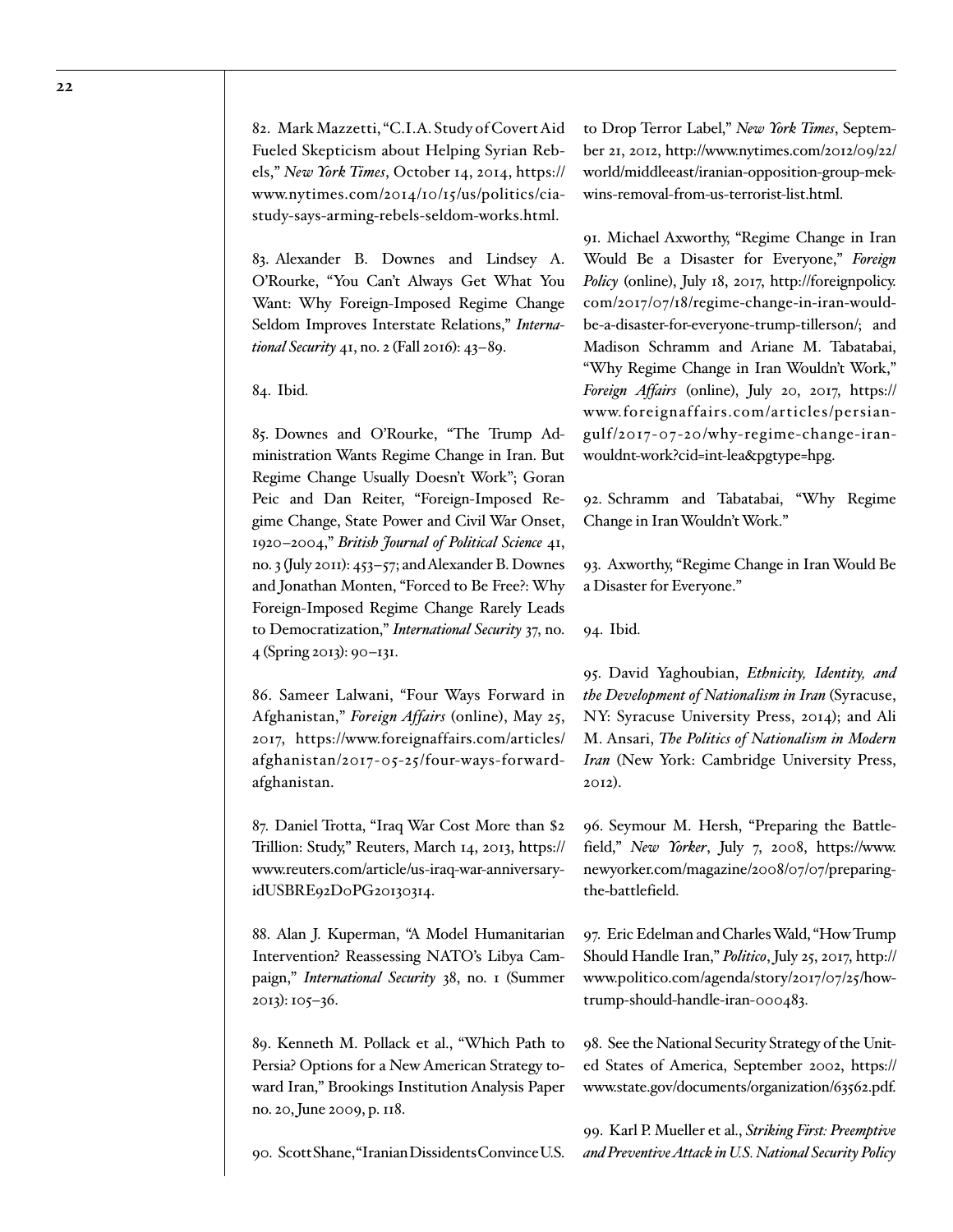(Santa Monica, CA: Rand Corporation, 2006), [https://www.rand.org/content/dam/rand/pubs/](https://www.rand.org/content/dam/rand/pubs/monographs/2006/RAND_MG403.pdf) [monographs/2006/RAND\\_MG403.pdf](https://www.rand.org/content/dam/rand/pubs/monographs/2006/RAND_MG403.pdf).

<span id="page-22-0"></span>100. Arthur Schlesinger Jr., "Good Foreign Policy a Casualty of War," *Los Angeles Times*, March 23, 2003, [http://articles.latimes.com/2003/mar/23/news/war](http://articles.latimes.com/2003/mar/23/news/war-opschlesinger23)[opschlesinger23](http://articles.latimes.com/2003/mar/23/news/war-opschlesinger23).

<span id="page-22-1"></span>101. Chris Murphy, "Trump's Reckless Path toward War with Iran," *Hartford Courant*, February 3, 2017, [http://www.courant.com/opinion/op-ed/](http://www.courant.com/opinion/op-ed/hc-op-murphy-trumps-reckless-iran-policy-0206-20170203-story.html) [hc-op-murphy-trumps-reckless-iran-policy-](http://www.courant.com/opinion/op-ed/hc-op-murphy-trumps-reckless-iran-policy-0206-20170203-story.html)[0206-20170203-story.html](http://www.courant.com/opinion/op-ed/hc-op-murphy-trumps-reckless-iran-policy-0206-20170203-story.html).

<span id="page-22-2"></span>102. Mark Mazzetti and Thom Shanker, "U.S. War Game Sees Perils of Israeli Strike against Iran," *New York Times*, March 19, 2012, [http://](http://www.nytimes.com/2012/03/20/world/middleeast/united-states-war-game-sees-dire-results-of-an-israeli-attack-on-iran.html) [www.nytimes.com/2012/03/20/world/middleeast/](http://www.nytimes.com/2012/03/20/world/middleeast/united-states-war-game-sees-dire-results-of-an-israeli-attack-on-iran.html) [united-states-war-game-sees-dire-results-of-an](http://www.nytimes.com/2012/03/20/world/middleeast/united-states-war-game-sees-dire-results-of-an-israeli-attack-on-iran.html)[israeli-attack-on-iran.html](http://www.nytimes.com/2012/03/20/world/middleeast/united-states-war-game-sees-dire-results-of-an-israeli-attack-on-iran.html).

<span id="page-22-3"></span>103. James Fallows, "Will Iran Be Next?" *Atlantic*, December 2004, p. 108.

<span id="page-22-4"></span>104. Thomas McInerney, "Target: Iran," *Weekly Standard*, April 24, 2006, [http://www.weeklystandard.](http://www.weeklystandard.com/target-iran/article/13242) [com/target-iran/article/13242.](http://www.weeklystandard.com/target-iran/article/13242)

<span id="page-22-5"></span>105. Austin Long et al., "Weighing the Benefits and Costs of Military Action against Iran," The Iran Project, New York, 2012, [https://](https://www.wilsoncenter.org/sites/default/files/IranReport_091112_FINAL.pdf) [www.wils oncenter.org/sites/default/files/](https://www.wilsoncenter.org/sites/default/files/IranReport_091112_FINAL.pdf) [IranReport\\_091112\\_FINAL.pdf](https://www.wilsoncenter.org/sites/default/files/IranReport_091112_FINAL.pdf).

<span id="page-22-6"></span>106. "Missile Threat," Center for Strategic and International Studies Missile Defense Project, <https://missilethreat.csis.org/country/iran/>.

<span id="page-22-7"></span>107. Afshon Ostovar, "If Trump Wants a Fight in the Middle East Iran Will Give Him One," *Foreign Policy* (online), June 2, 2017, [http://foreignpolicy.](http://foreignpolicy.com/2017/06/02/if-trump-wants-a-fight-in-the-middle-east-iran-will-give-him-one/) [com/2017/06/02/if-trump-wants-a-fight-in-the](http://foreignpolicy.com/2017/06/02/if-trump-wants-a-fight-in-the-middle-east-iran-will-give-him-one/)[middle-east-iran-will-give-him-one/.](http://foreignpolicy.com/2017/06/02/if-trump-wants-a-fight-in-the-middle-east-iran-will-give-him-one/)

<span id="page-22-8"></span>108. Declassified key judgments from the National Intelligence Estimate, "Trends in Global Terrorism: Implications for the United States," Office of the Director of National Intelligence, April 2006, [http://www.governmentattic.](http://www.governmentattic.org/5docs/NIE-2006-02R.pdf) [org/5docs/NIE-2006-02R.pdf](http://www.governmentattic.org/5docs/NIE-2006-02R.pdf).

<span id="page-22-9"></span>109. Ibid.

<span id="page-22-10"></span>110. Population data are from CIA, "World Factbook," [https://www.cia.gov/library/publications/](https://www.cia.gov/library/publications/resources/the-world-factbook) [resources/the-world-factbook;](https://www.cia.gov/library/publications/resources/the-world-factbook) military data are from the International Institute for Strategic Studies, *The Military Balance, 2002–2003* (New York: Routledge, 2003) and *The Military Balance, 2016* (New York: Routledge, 2016).

<span id="page-22-11"></span>111. Long et al., "Weighing the Benefits and Costs of Military Action against Iran."

<span id="page-22-12"></span>112. Matthew Kroenig, "Time to Attack Iran," *Foreign Affairs* 91, no. 1 (January/February 2012), [https://www.foreignaffairs.com/articles/middle](https://www.foreignaffairs.com/articles/middle-east/2012-01-01/time-attack-iran)[east/2012-01-01/time-attack-iran.](https://www.foreignaffairs.com/articles/middle-east/2012-01-01/time-attack-iran)

<span id="page-22-13"></span>113. Defense Intelligence Agency, "Unclassified Report on Military Power of Iran," April 2010, [http://](http://www.politico.com/static/PPM145_link_042010.html) [www.politico.com/static/PPM145\\_link\\_042010.html.](http://www.politico.com/static/PPM145_link_042010.html)

<span id="page-22-14"></span>114. Anne Gearan, "Analysis: Iraq War Ties U.S. Hands on Iran," Associated Press, June 2, 2006.

<span id="page-22-15"></span>115. Jon Schwartz, "Trump Intel Chief: North Korea Learned from Libya War to 'Never' Give Up Nukes," *Intercept*, July 29, 2017, [https://](https://theintercept.com/2017/07/29/dan-coats-north-korea-nukes-nuclear-libya-regime-change/) [theintercept.com/2017/07/29/dan-coats-north](https://theintercept.com/2017/07/29/dan-coats-north-korea-nukes-nuclear-libya-regime-change/)[korea-nukes-nuclear-libya-regime-change/](https://theintercept.com/2017/07/29/dan-coats-north-korea-nukes-nuclear-libya-regime-change/).

<span id="page-22-16"></span>116. Agence France-Presse, "North Korea Cites Muammar Gaddafi's 'Destruction' in Nuclear Test Defence," *Telegraph*, January 9, 2016, [http://](http://www.telegraph.co.uk/news/worldnews/asia/northkorea/12090658/North-Korea-cites-Muammar-Gaddafis-destruction-in-nuclear-test-defence.html) [www.telegraph.co.uk/news/worldnews/asia/](http://www.telegraph.co.uk/news/worldnews/asia/northkorea/12090658/North-Korea-cites-Muammar-Gaddafis-destruction-in-nuclear-test-defence.html) [northkorea/12090658/North-Korea-cites-](http://www.telegraph.co.uk/news/worldnews/asia/northkorea/12090658/North-Korea-cites-Muammar-Gaddafis-destruction-in-nuclear-test-defence.html)[Muammar-Gaddafis-destruction-in-nuclear-test](http://www.telegraph.co.uk/news/worldnews/asia/northkorea/12090658/North-Korea-cites-Muammar-Gaddafis-destruction-in-nuclear-test-defence.html)[defence.html](http://www.telegraph.co.uk/news/worldnews/asia/northkorea/12090658/North-Korea-cites-Muammar-Gaddafis-destruction-in-nuclear-test-defence.html).

<span id="page-22-17"></span>117. See remarks of Thomas Schelling, "An Astonishing Sixty Years," Woodrow Wilson Center Director's Forum, September 21, 2006.

<span id="page-22-18"></span>118. Ross Colvin, "'Cut off Head of Snake' Saudis